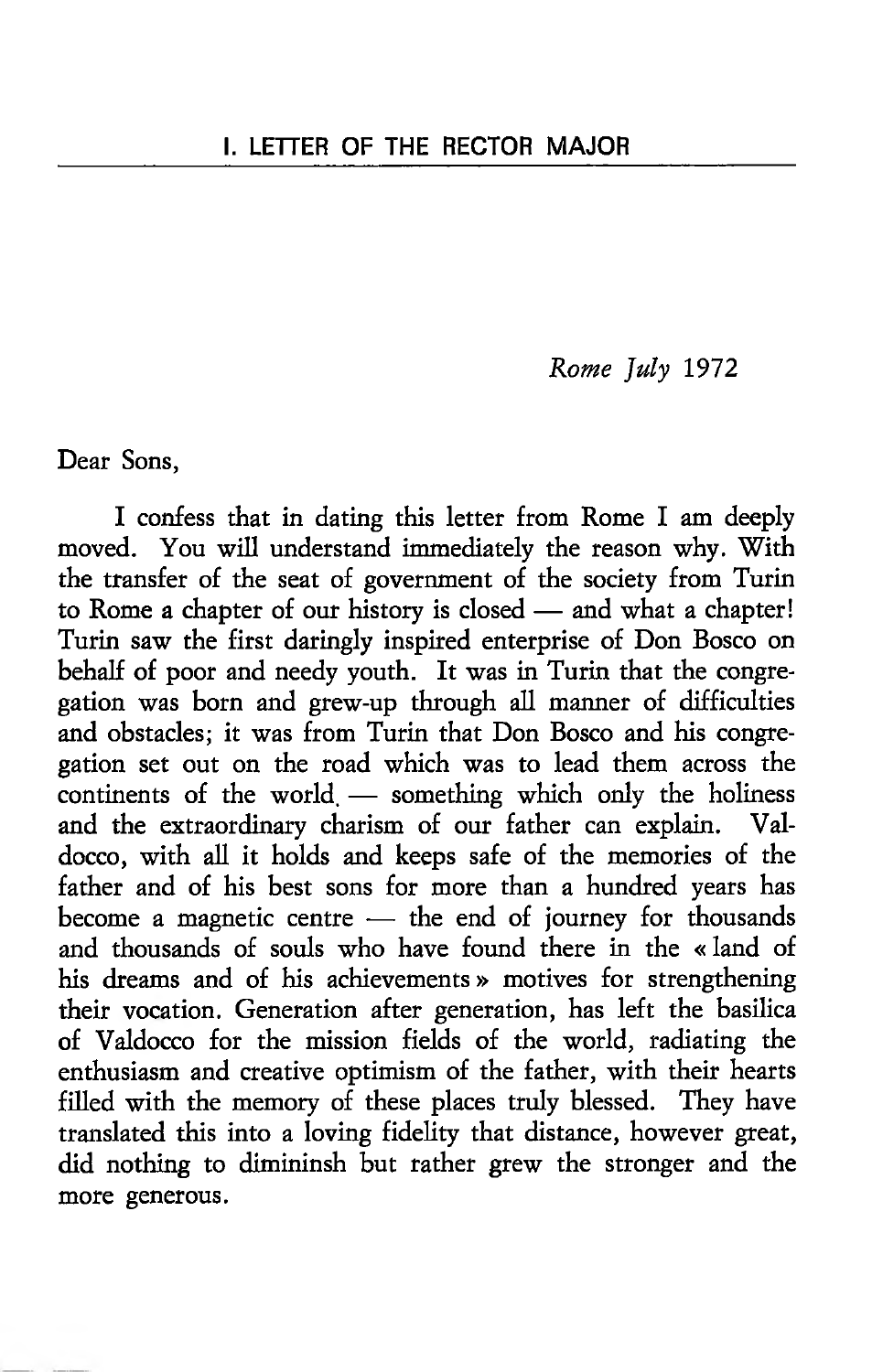Valdocco is for us all. It is our home, the place of our father and mother — our birthplace. The place also which for so many years was the scene of the remarkable enterprise of Don Bosco, the place also where on January 31st, 1888, he was to breathe his last, and after his death was to witness that ever increasing run of notable happenings which began on the very day of his funeral.

### **Leave-taking of Turin**

Such immense richness, accumulated over more than a hundred years could not be left behind without feeling the pang of parting. This sense of pain we share with the confreres of Turin, especially those of the mother house, as also with the Turinese people themselves, who through the highest civil authority expressed their sense of great loss at the transfer of the Superior Council and the void it would cause for the city, which has always considered Don Bosco and his congregation as one of its spiritual riches to be shown proudly to the world.

With all this in mind — and how could it be otherwise? our departure was not without sorrow. But as I have repeatedly written and said in recent times, if our Superior Council has to come to Rome, our hearts are forever where Don Bosco is. Our spirit, now that we have left Turin, must ever be that left us by our father. Before the actual departure, the Council proclaimed this publically, when in the basilica, before the urn containing the remains of Don Bosco and in the presence of the confreres of the local communities, we declared: « *May we remain faithful sons: now not only do we promise personal fidelity but together we bind ourselves to maintain and foster in the congregation a renewed sense of fidelity to the genuine spirit of Don Bosco. »* This indeed is clearly our duty and something indispensable for the vitality and fruitfulness of that mission which divine providence has confided to the congregation, the more especially at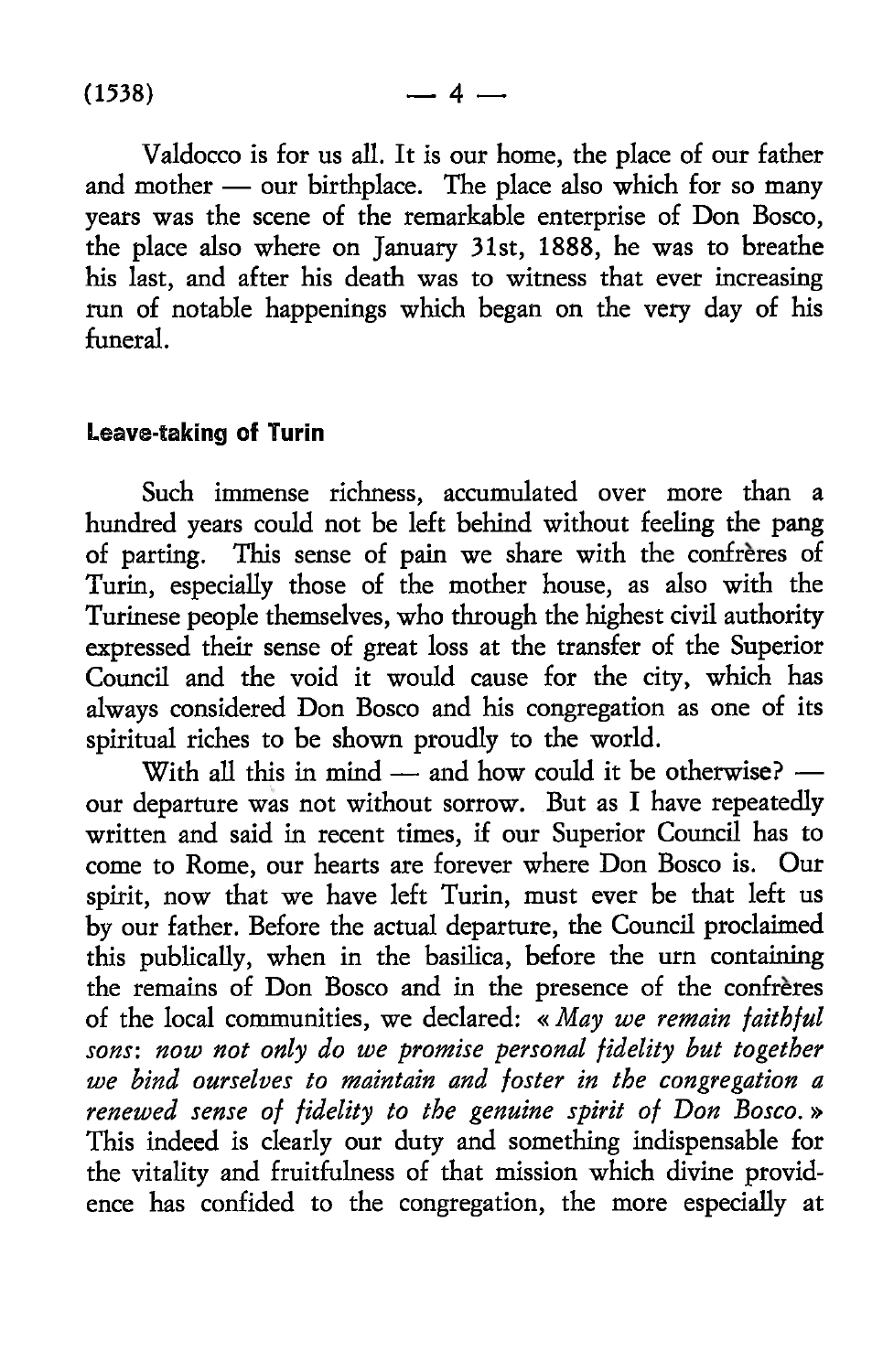this present moment when all salesians are committed to that spiritual rebirth we call renewal.

What will become of Valdocco? Valdocco esteemed as the historical and spiritual centre of the congregation will be zealously cared for and all its salesian richness preserved to become the centre of attraction for members of the salesian family from all over the world and to which they will be drawn to find there the possibility of re-living awhile the golden years of the congregation to restore their spirit exhausted perchance by work or by the passage of years.

#### **Reasons for the transfer to Rome**

As you already know, since 1 June, the Superior Council together with dependent offices has been at work, exercising its function of government from Rome. I do not consider it a waste of time to recall to mind the solid reasons which have brought us here. It was in 1965 that the General Chapter proposed this transfer. The Superior Council therefore had the obligation of carrying our its decision. Indeed this was not something new. Given the development of the congregation and the new situation, there was motivation not to be undervalued. It is also very interesting to note that Don Bosco himself, as is to be seen in the Memorie Biografiche, before the approval of the rule, played with the idea of an active presence of the congregation at the centre of the catholic world and near the Pope (*M.B.* « Centre *of unity, of the magisterium and of authorinty »* XIV, 570). Rome held a special fascination for him. There was nothing he wanted more, after the seal of providence on his work than that of the Holy See. As a memento for the first mass of Don Rua, and seeing as he did the mission of the congregation in his own lifetime and after his death, he wrote these words — « Esto romanus » (Be loyal to Rome). Pope John XXIII, looking back on Don Bosco's life, rightly summed it up when he declared him to be a « sacerdote romano » (« a truly Roman priest»).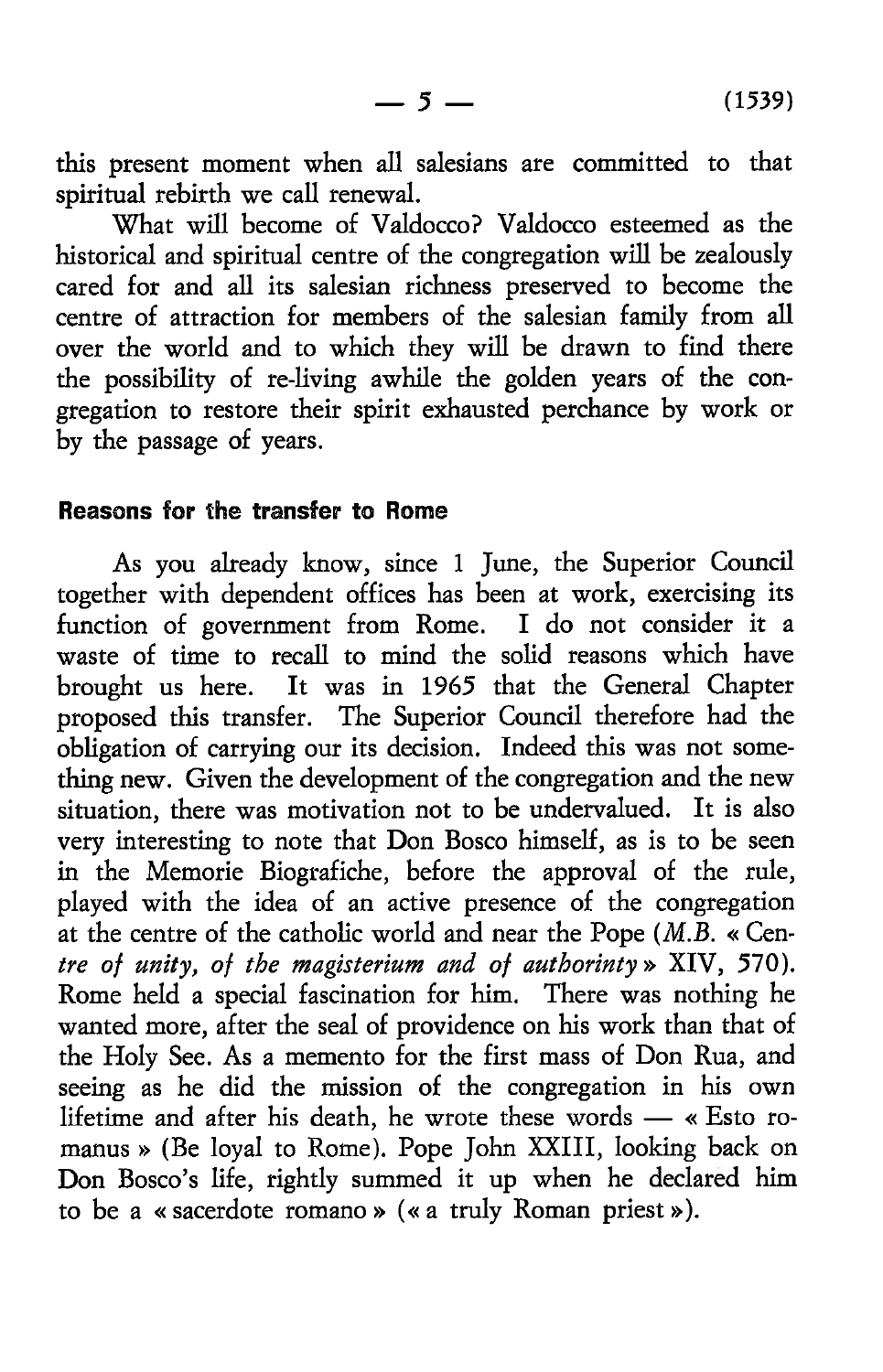If our presence near to Peter is in line with the desire of our father, it is clear that it is demanded today by the very universality of the congregation. This point was made by Paul VI in the general audience at which the Superior Council was present immediately after its arrival in Rome from Turin.

The congregation, especially at this moment of time has both the need and the duty of entering deeply into the life of the church and taking its part in all the apostolic and spiritual movements, which go out from the centre and radiate to the whole world. It cannot remain on the side-lines receiving only at second hand that vital stimulus; it must be in close contact and be fruitfully committed to the many rich enterprises which originate at the centre and thence spread outwards.

It is the importance of her mission in the church of today that brings the congregation to Rome, rather than a more adequate service to its own special spiritual and apostolic aims; it is an awareness of its responsibility and of its ecclesial service flowing from the status it has in the world.

There is no need to elaborate or put in evidence the advantages there are for frequent and easy contacts with the many ecclesiastical ministries with which we always have important problems to discuss.

#### **Audience with the Pope**

These notes on our presence in Rome I believe received most authoritative and significant approval when it was referred to in the above mentioned audience. Let me speak with simplicity.

As soon as we reached Rome, I hastened to send a telegram of courtesey to the Holy Father and at the same time I requested permission for the Superior Council to take part in the general audience of Wednesday, 7 June. This was immediately conceded. We all found ourselves in the front row in the enormous Audience Hall, with thousands of the faithful of every tongue and every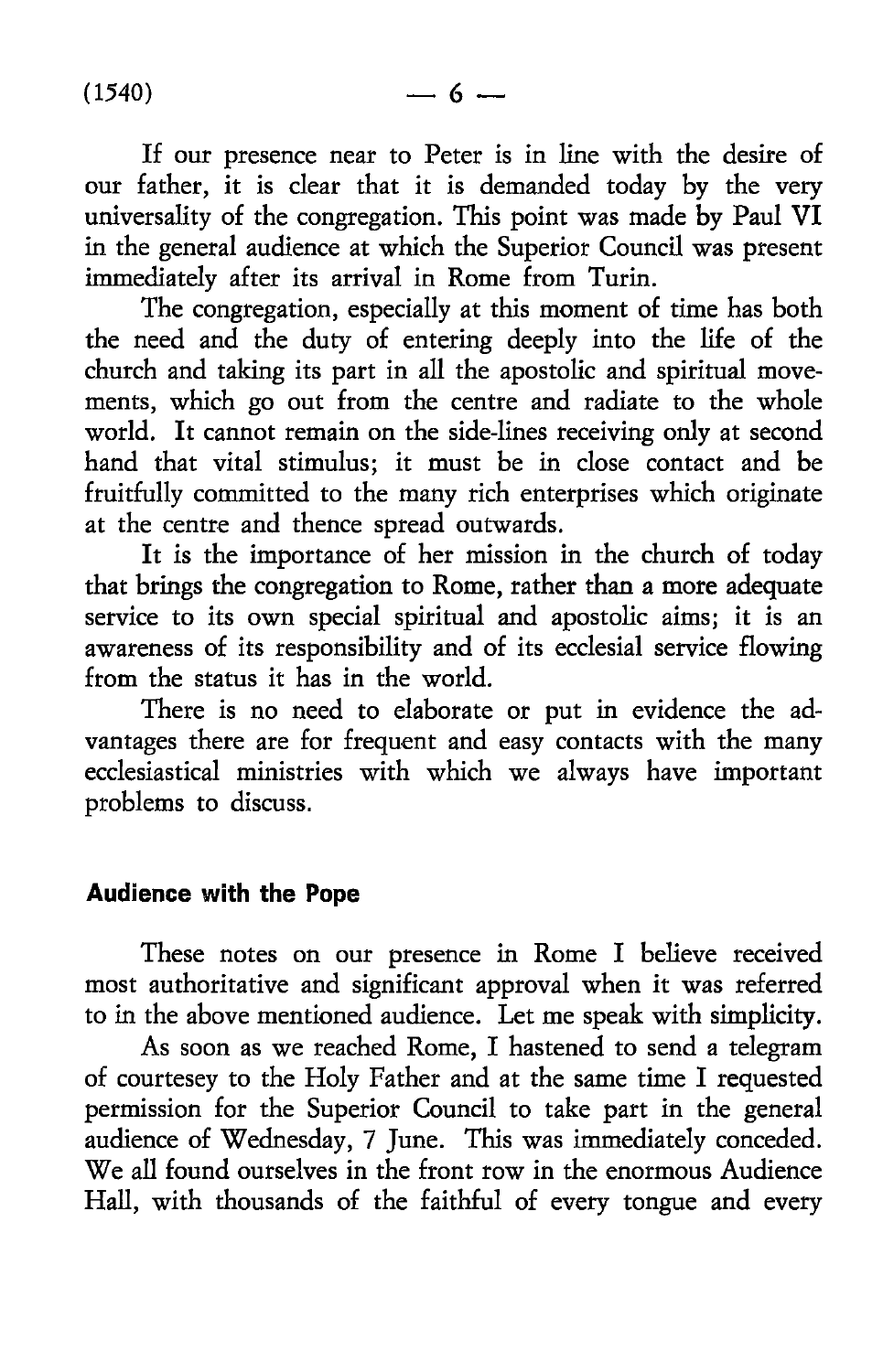nation. The surprise came when, as soon as the Holy Father began to speak, he presented the Superior Council of the salesians to the immense assembly, saying at the same time that he would have liked to have met them in a special audience, but he was very happy to see them « among the people » because the salesians by reason of their vocation preferred to be for and with the people for whom they worked.

 $-7-$ 

There was more to come. At a certain point in the presentation he invited the Rector Major to stand up so that all might see who the successor of Don Bosco was. You may imagine my feelings!

Reflecting on what was said and on the gesture called for by the Holy Father, I seemed to detect both a sign and an admonition, evident and to the point The congregation represented by the Superior Council with the Rector Major received the official sanction from the Holy Father for its transfer from Turin; not only this, but it was presented to the People of God; as a congregation dedicated to work for the people. The Rector Major, and with him the congregation, is thus committed by the word of the Pope before that mass of people, visibly representing the whole church to a twofold fidelity — to the Pope and to its own mission among the sons and daughters of the people.

Dear sons, those moments at the audience moved me deeply and the sentiments they provoked I would like to share with you all. The Holy Father never ceases to show our modest congregation signs of esteem, confidence and great good-will; this demands from us all our recognition and in a special way our unswerving fidelity — with hearts as that of Don Bosco.

#### **With Don Bosco: hence with the Pope**

It is no rare thing today to hear serious and irreverent opposition to Paul VI, not only to him as a person, but to him as the Pope, Vicar of Christ, and to his magisterium. This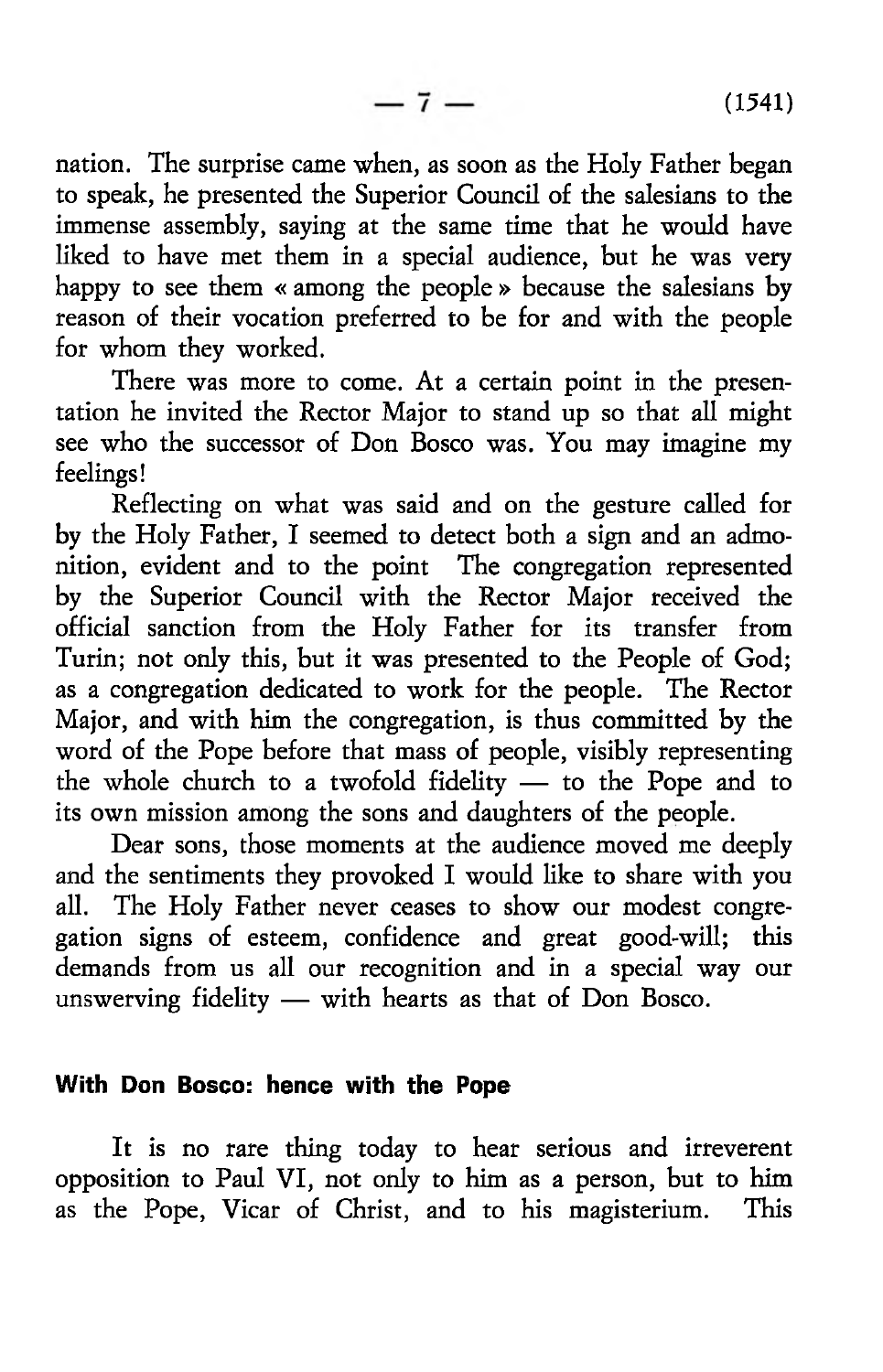attitude is not restricted to matters of just discipline or of marginal importance.

To members of our own family I have just this to say, and, quite independent of other equally valid arguments, it is rooted in values which form part of our spiritual tradition. He who declares that he is and wants to be a son of Don Bosco and yet does not love the Pope, aligning himself with the critics and those who oppose him, is beyond the pale of our true tradition; Don Bosco could not recognize him as a son.

It is sufficient to have only a superficial knowledge of Don Bosco's mind, his feeling and his way of acting to be aware of his position. The Memorie Biografiche has page on page reflecting Don Bosco's attitude to the Pope, whether as a simple priest or as a founder. Here are just a few quotations from among the hundreds spread over the nineteen volumes.

« Faith to be living and fruitful must always be illumined by the Vicar of Christ.» *(M. B.* IX 228-1)

«He who does not build with the Pope pulls down and destroys to the very bottom of the abyss.» (*M.B.* XII 171).

« I stand by the Pope and I 'm proud of it.» *(M.B.* XII 423).

Speaking to his salesians these are his feelings and his fears:

« Remember well, we stand with the Pope; our salvation stands here alone — with the Pope and in the Pope.» *(M.B. V. 577).*

« The word of the Pope for us is our rule in all and for all. » *(M.B.* VI, 494).

« The prime aim of the Salesian Society is to sustain the authority of the Pope.» *(M.B.* VII, 562; X, 762, 946).

On his death-bed he confided his papal testament to Card. Alimonda: « ...I have always loved the Holy Father and have obeyed him as a son... and my congregation was always and everywhere at the service of the Holy See.» *(M.B.* XIX, 15).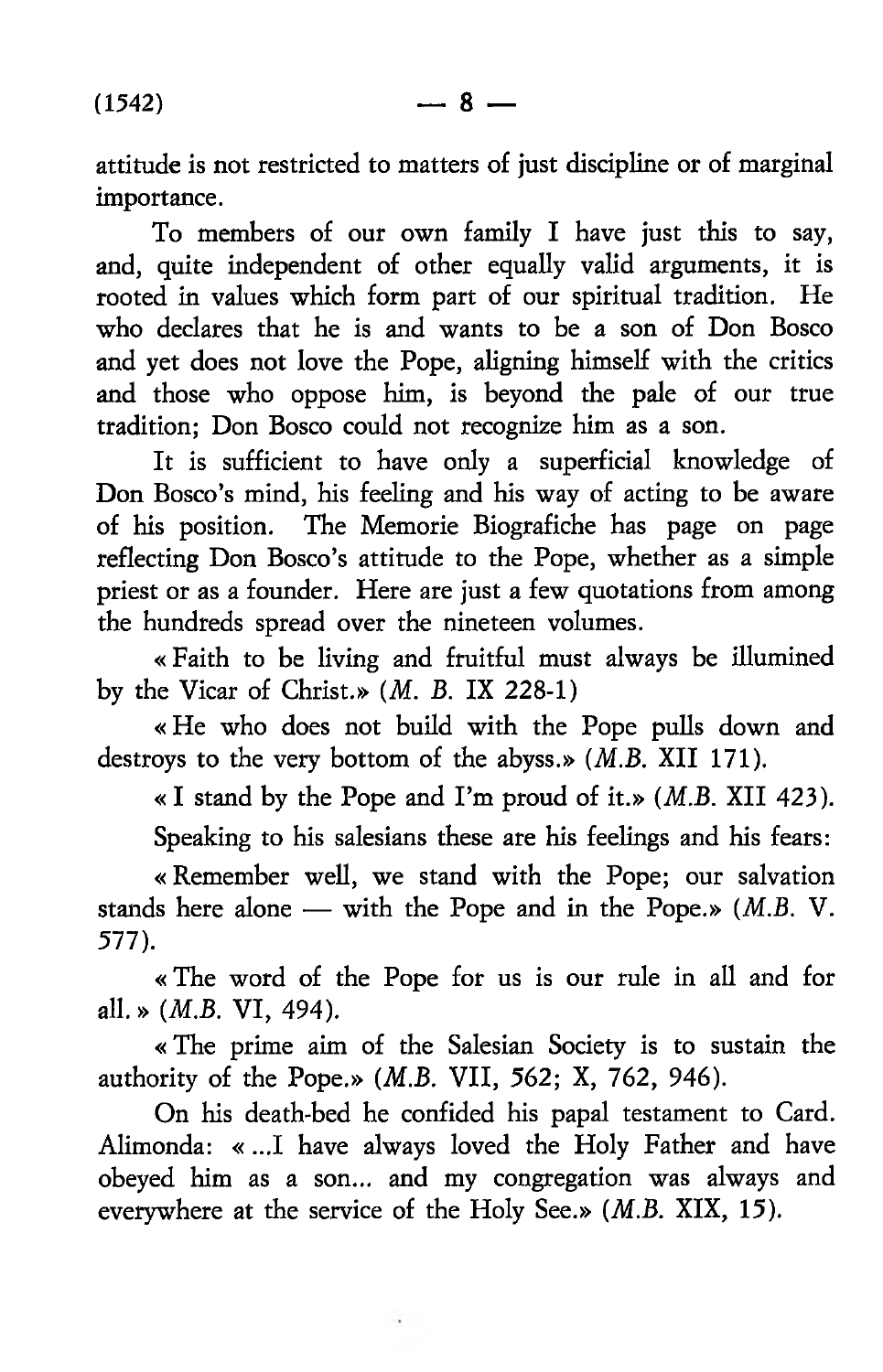It is therefore not merely by chance that Pope John XXIII in 1959 wrote in his own hand to Don Ziggiotti: «One cannot fully understand the spirit that animated St John Bosco, if one leaves to one side his very special devotion to the Roman See.»

This was Don Bosco, and this is his legacy to us, this the path he taught and pointed out with such clarity that there is no room for doubt at all in the mind of anyone who feels himself to be his son.

But you, my sons, I am sure of it, are with Don Bosco and therefore with the Pope: in the classroom, the confessional, in what you write and print, in the pulpit, in the doctrine you hold, in your pastoral work, in the sacraments and liturgy, with young people and adults, with the ignorant and with the learned. We all offer him our intelligent following as our master, but we also want to give him the comfort of our affection as sons, just as Don Bosco did and as he teaches us by word and by example. Fidelity and love for the Pope — see in this the call our Father makes to us as the congregation comes to Rome, near the Vicar of Christ; it is the very same exhortation Don Bosco gave to his salesians on his death-bed, the seal on his whole life and on his mission he left his sons then and for all time.

Encouraged by this meeting and blessing of the Holy Father we are down to work in the new site in Rome. The confrères called to work with the superiors and in the various offices are in good part already here; others will shortly arrive. Indeed there are signs that all is well on the way to the creation of a new community in such a way as to fulfil as far as possible that envisaged by the Special General Chapter and laid down in the new constitutions.

I just add this: whether at Rome or in Turin the new Generalate is the home of all salesians. You will always be very welcome!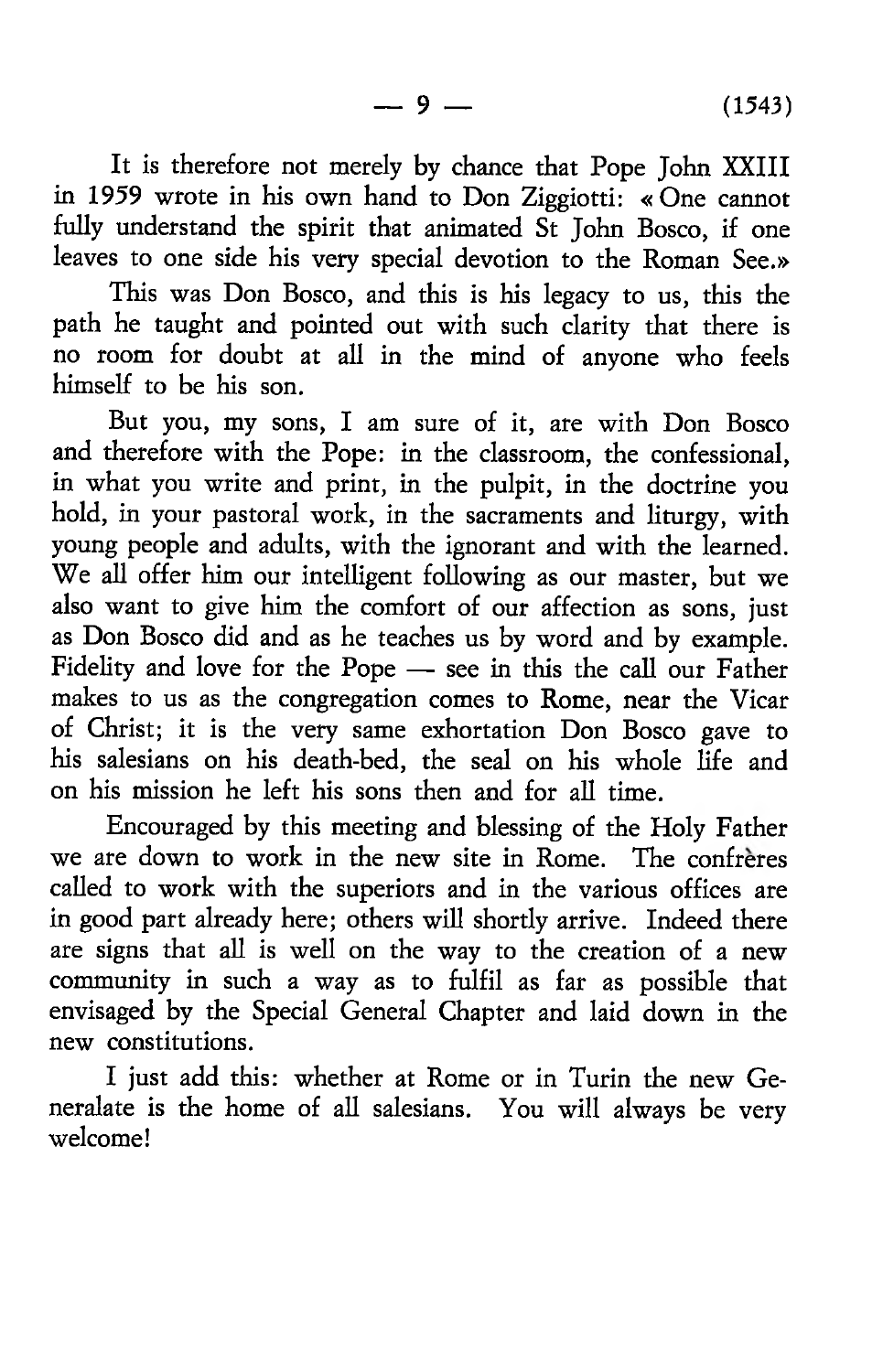### **Two items of good news**

Since our arrival here we have received two pieces of good news, as pleasing to us as they have been long expected. We received them within a few days of each other.

On 22 June the Holy Father declared the heroicity of the virtues of the Servant of God, Zeffirino Namuncura. This decree you can read for yourselves in the present issue of the Acts. It is the official recognition that he practised the virtues of the Christian life to a heroic degree. His personal holiness is therefore recognised by the church. The next step is beatification! May the Lord hasten the day!

The motives for our joy at the news are readily understood. It is a particular grace for the congregation. It is enough to reflect a little at the time at which this declaration was made known to us. We are into the post-capitular period in which there is a common effort throughout the society to bring into effect a genuine renewal; and all around there are the rumblings of crises. We are within two years of the centenary of our mission work in America. It seems to me that the Lord may be planning to seal and confirm with this « flowering of holiness » the power of our salesian method and the fruitfulness of our missionary work, in a word the goodness of the way pointed out by Don Bosco to us to fulfil the mission providence has given the congregation in the church.

There are circumstances in this happening which increase our joy and our gratitude to the good God:

— here is the first flowering of holiness, now officially recognised, sprung out of our own missionary work and from out of our own preventive system. Zeffirino entered the College of St Charles, Buenos Aires when he was eleven years old;

— he is a genuine model for boys: he died when he was nineteen. He is a model too for those wanting to become priests — he used to dream of the time when as a priest he might bring Christ to his own people;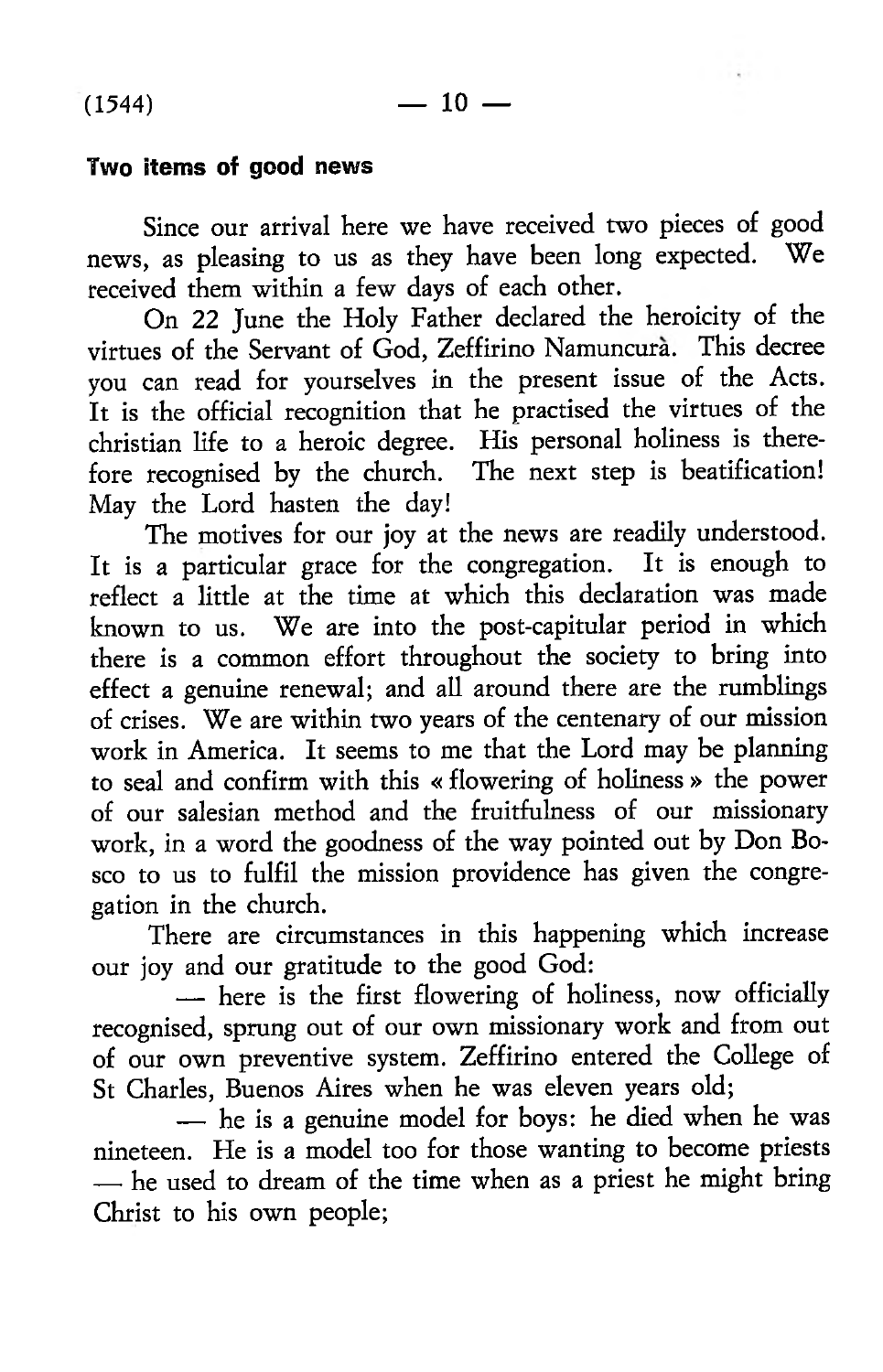— he is also the son of that continent and of that third world which is today the centre of the efforts and hopes of the church; still more, he is the son of that Patagonia called by Don Bosco his second native land, whither he, with his usual foresight sent the very best sons he had.

What is our response to be to this very special grace? Stand up and be counted with those who are committed to a more consistent religious life, to new missionary effort, to an effective and practical striving after holiness; committed also to the preventive system along the lines pointed out by the Special General Chapter (n. 188).

To be very practical, I suggest that each province give wellplanned coverage of this event, spreading information of this life so rich in interest. It can have value even for the youth of today and can be fruitful in obtaining the two miracles required for the beatification. Let us all pray and get others to pray the Lord for the good of the church and especially for the good of the youth in South America that he deign to glorify soon this candidate for canonization — the Ven. Zeffirino Namuncura.

The second piece of news, awaited with some impatience by the whole salesian world came from the office of the Secretary of State in the early days of July. The Holy Father has so disposed that the beatification of the Ven. Don Rua will take place on Sunday, 29 October this year.

I have already spoken of this event so rich in significance for us. I shall have occasion to return to it again and again during the coming year. In the meantime while those responsible arrange how best to participate in the beatification and how celebrate it worthily and best profit from it, let us find a way of making contact with the new « Beatus » and seek to know him more intimately, in his life, in his ideas, in his spirit which he received from the father in their daily life together and their extremely close collaboration. Let us make him known wherever we are, especially among young people. He is a person of great stature and not only on account of his sanctity but for the inestimable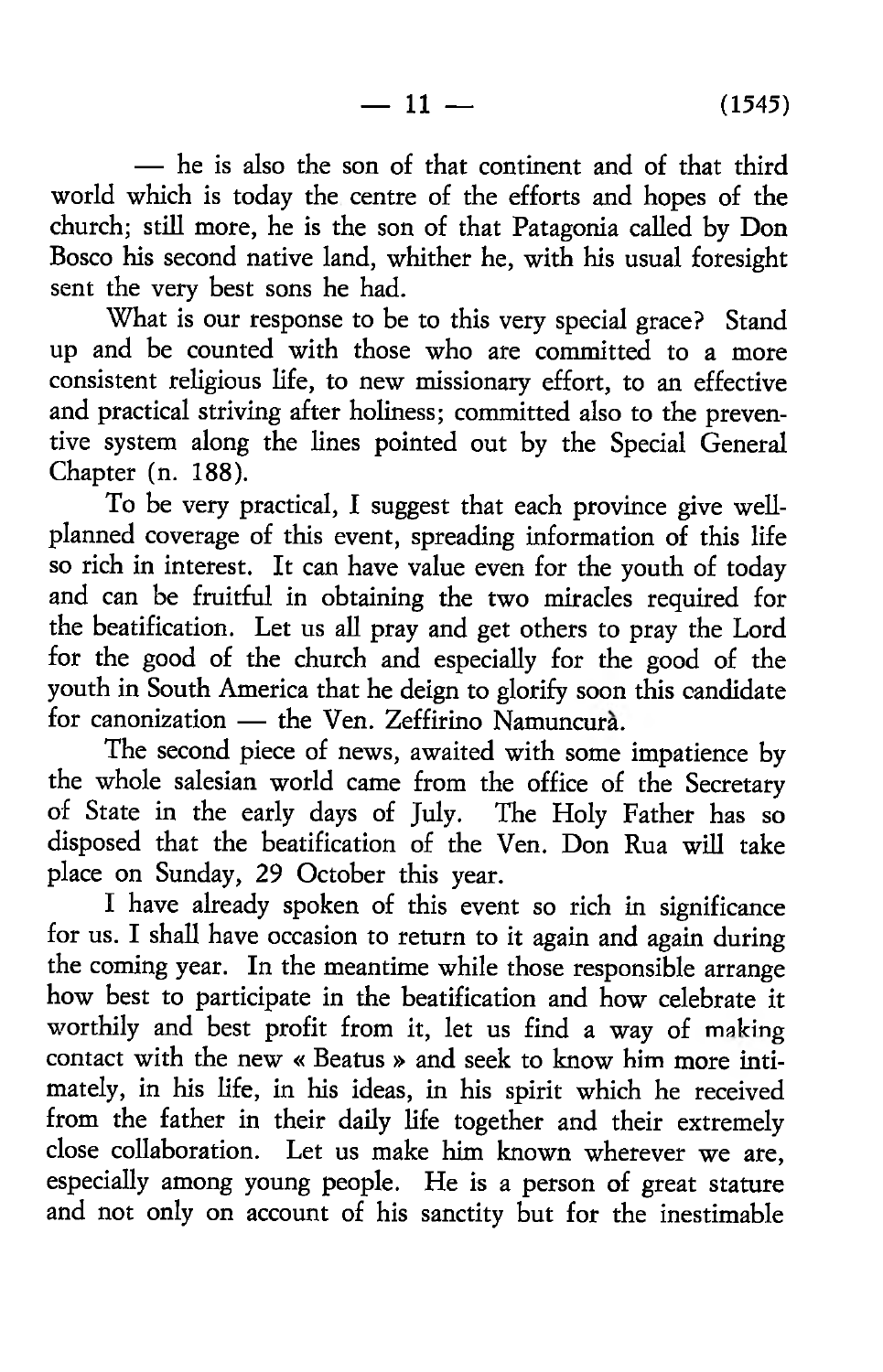$\pmb{\ast}$ 

work he did for the consolidation and development of the congregation.

These events taken together lead me to touch on a matter which has special interest and is of exceptional importance.

#### **The Missions our way to renewal**

Provincial chapters are at this moment almost everywhere in various stages of preparation or in actual discussion at community level how best to apply to their provinces the programme<br>of the five ways outlined by the Special General Chapter. In of the five ways outlined by the Special General Chapter. this work I hope that no one has overlooked the one I have in mind to talk about — the missions.

When I presented the Acts of the Special General Chapter, I spoke of the « way of the missions » as one of the highways along which we have to travel to renew our mission towards youth and the people, and thereby to renew the congregation.

It is not a matter of a rhetorical agreement, or to give some consolation to our missionaries or just a unilateral and superficial interprepation. It is rather what results from the deliberations of the Special General Chapter and from our long uninterrupted tradition.

In this letter I invite you to reflect with me on the implication of what we have said above.

What follows from the fact that the missions are the highroad, and obligatory, for the renewal of our mission in the church?

Why and to what measure does the revival of missionary enthusiasm involve the whole congreation and touch its very life?

Let us reflect together in the first place on the second question.

To be « missionary» is a characteristic of the salesian congregation... In the article 15 of the new constitutions we find this clearly affirmed: « ...mission work is a mark of our society... » The evident sense of this affirmation is that missionary work is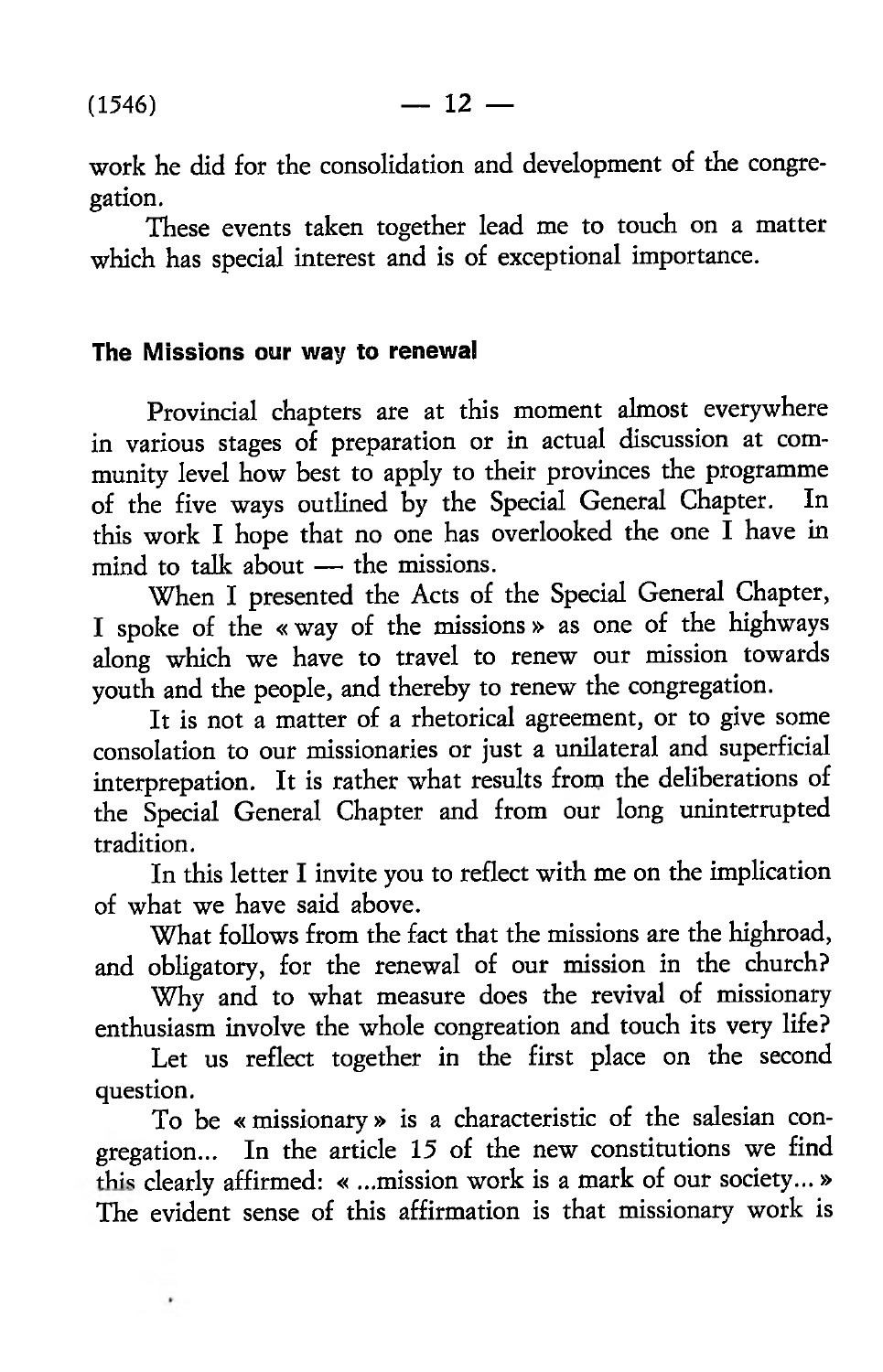not a marginal element in the congregation as if it were something added, superficial, something which need not be, not touching its nature; but it is an indispensable element; it characterizes it and touches its very life as I had occasion to say once before: ...« the congregation was bom and grew up and has always advanced as a missionary congregation » (Discourse to the Volunteers of Don Bosco for Latin-America - Ponte Mammolo: 24 September 1969.)

#### **The missionary vocation of Don Bosco**

Let us try to go deeper into the historical and charismatic foundation for this relationship between the congregation and the missions.

This foundation must obviously be sought in the intention of Don Bosco and in the things he actually did as a founder. This makes it quite certain that we are not dealing with a purely personal charism but with a « charisma fundationis ». Development of this fact of history reveals the measure of its belonging to the very essence of the congregation.

Let us recall some of the fundamental data: the idea of being a missionary he never abandoned, writes Don Lemoyne of Don Bosco. *{M.B.* 11, 203)

Right from childhood the two ambitions ran side by side, the call to work for poor boys and the no less strong call to become a missionary. They had the same root and sprang from the same soil — the love of God and zeal for his kingdom zeal fed by the very needs of the abandoned youth he found in the gaols of Turin or on the streets of the city or in the desperate condition of people living without the light of the gospel, a condition he became aware of while reading the Annals of the Propagation of the Faith to which he was devoted. There was a time in his life when the missionary call seemed stronger than the other, but counselled by Don Cafasso under the guidance of divine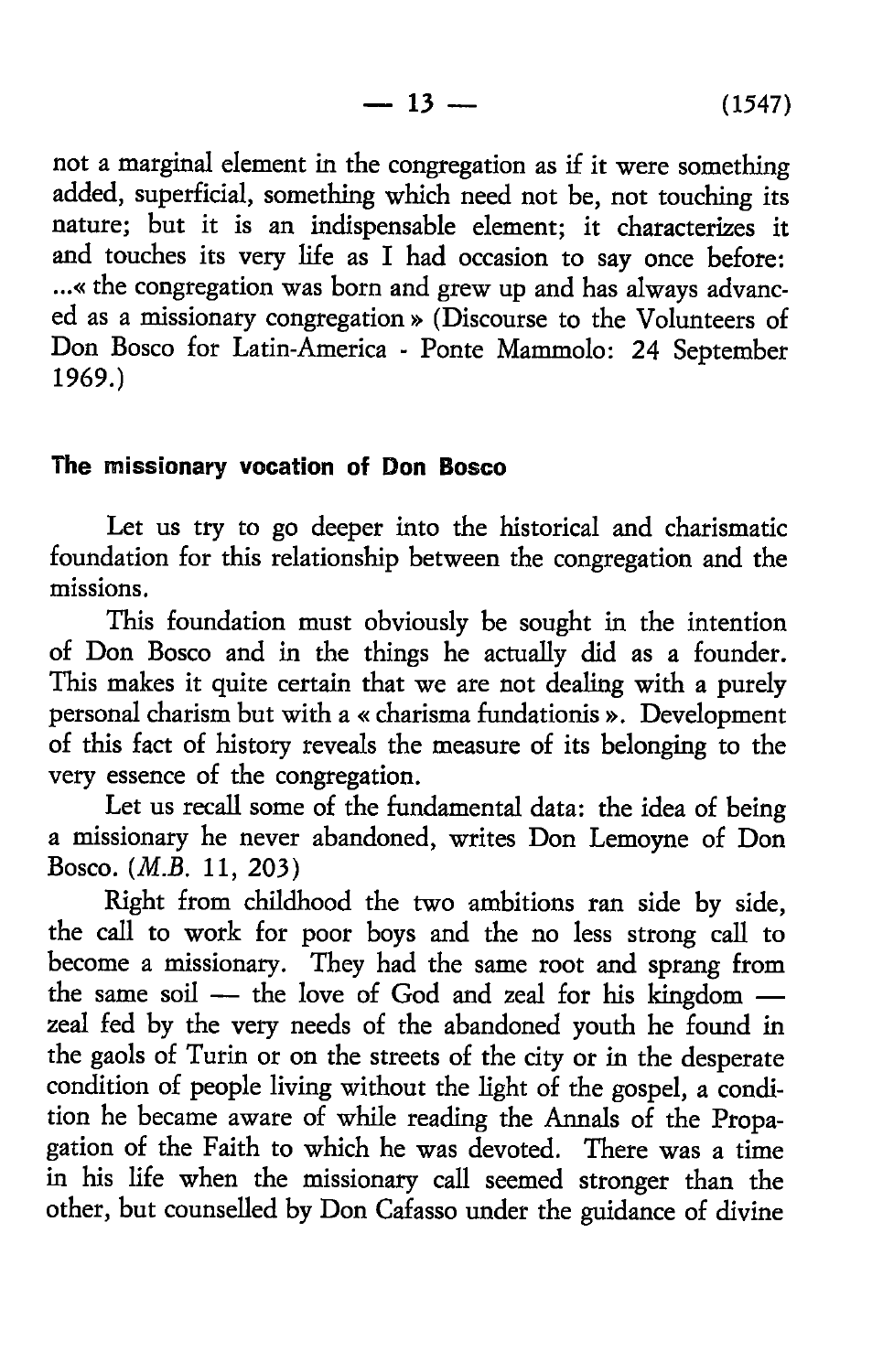providence he discovered a way to unite both. This synthesis was not just a matter of putting them both together side by side, but rather a kind of « symbiosis » As we shall see later he made of the missions a place where he could exercise his special vocation as an apostle of boys and (with a missionary zeal) know how to approach them, and viceversa. Through his special vocation towards youth he made boys and young people the object of his special care everywhere, including the missions, and he used his own method of education as a means of evangelization.

The dream he had when he was nine, in which he was convinced he received an indication of his mission from God, contains sufficiently clearly his twofold call. This became more and more explicit with the years and with the later indications from the Lord.

This is the thought of Don Albera and of Don Rinaldi who saw the missionary vocation of Don Bosco implicitly contained in germ in that first dream.

To send misssionaries to primitive people was always near the heart of Don Bosco; and he did not fear being counted wrong when he affirmed that Mary Help of Christians, from the very earliest of her manifestations, granted him while still a young man a clear intuition of it .» (Don Albera, *Circulars* p. 132).

And now to Don Rinaldi. While commemmorating the first dream of the then Ven. Father we have implicitly celebrated the beginning of all salesian work: it was at that very moment when one could say he was consecrated the apostle of youth, father of a new religious family, missionary of primitive people: then it was that there arose within him the ardent desire for the religious life and for the evangelization of the infidel» *(A.S.C.* 6, [1925] 364). And even more explicitly: « Little by little as he grew in years and progressed at study he came to understand ever better that the command received in a dream to work for youth referred to primitive youth as well.» *(ibidem* p. 366).

This Don Bosco affirmed decisively in a report to Leo XIII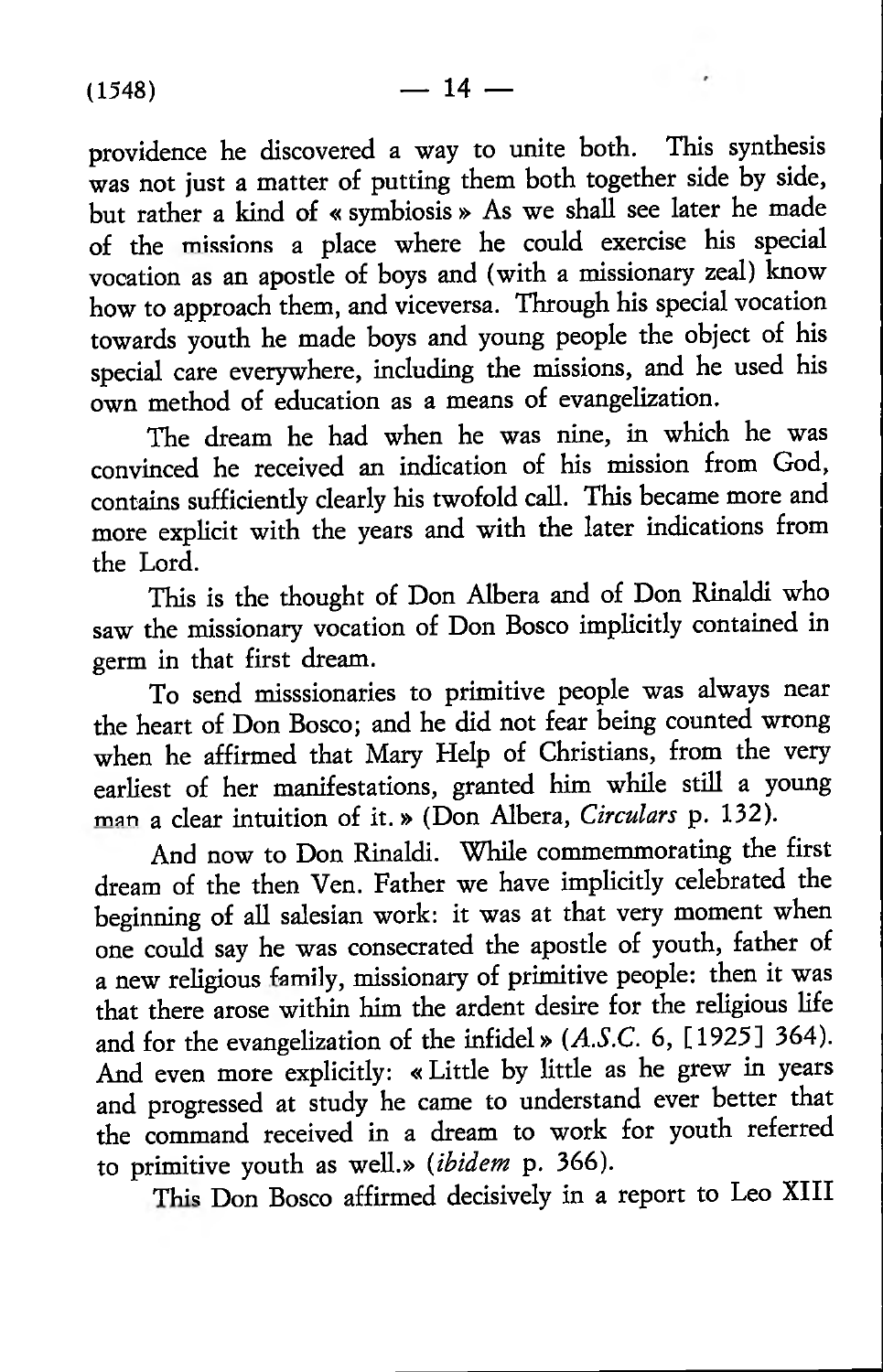in 1880. « the foreign missions were always something longed for by the salesian congregation.» *(M.B.* XIV, 624).

And when the moment ordained by providence came he launched the project with quite extraordinary and even disconcerting daring, he spared neither expense nor sacrifice and with a courage that went well beyond human prudence in favour of the enterprise he himself called it: *« the great undertaking of the congregation...* » the missions in America.

The source of this missionary activity was his ardent apostolic zeal, his longing to save souls which literally made him suffer when faced with the situation of people who did not yet know Jesus Christ. « ...I hear voices which come from afar off and cry out... ''Come save us!" They are the voices of so many souls who await a helping hand to save them from perdition and set them on the path of salvation», be wrote to the pupils of the school at Lanzo *(Ep.* 11, 438). And in a circular letter to the salesians: « ...My dear sons, I am profoundly sad thinking of the abundant harvest which everywhere is ripe but must remain unreaped through lack of workers  $\ast$  (*Ep.* 111 7). His biographer makes this comment: « If he listened to what his zeal told him he would have embraced the whole world with his charity» (*M.B. XI*, 409).

His first successors tell us just what the missions in America meant to him, revealed in his interest, anxieties and the yearnings of his apostolic heart: « ...from then onwards (after the departure of the first missionaries) the missions were «his heart's desire » wrote Don Albera, « it seemed that he lived for them alone. It was not that he neglected his other numerous works, but he gave preference to his poor primitive sons in Patagonia and Terra del Fuego... those who heard him speak of them remained astonished and highly edified at the ardour he showed for the salvation of souls.»

« It seemed that each beat of his heart repeated « Da mihi animas » When speaking of the missions his voice had a fascinating quality which instantaneously stirred a prodigious number of voca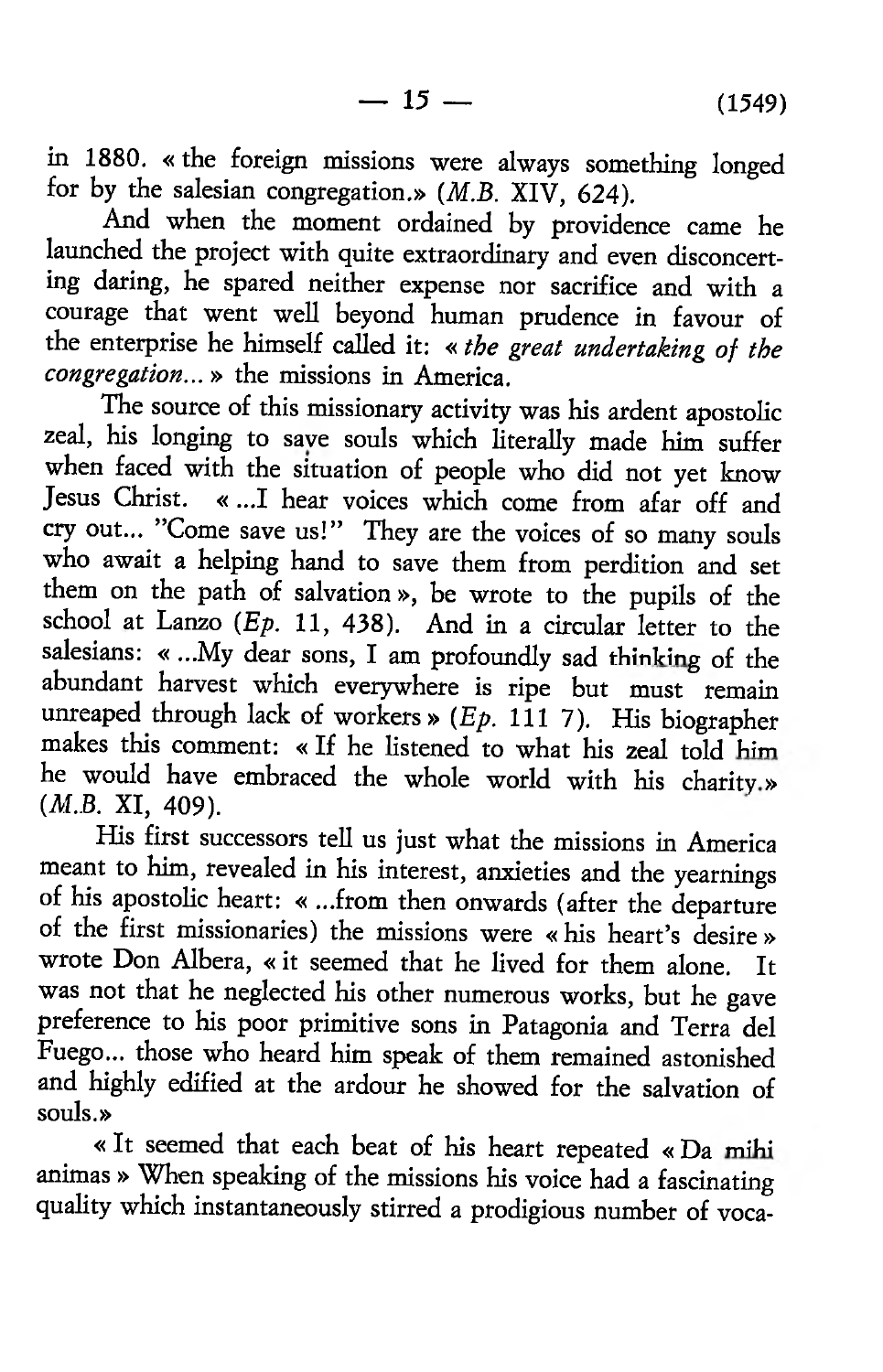tions for the apostolate and his benefactors poured in their generous offerings for the work of the salvation of souls.» *(Circular letters* p. 134).

Don Rinaldi recalling his earliest memories: « ...in his great heart over the years there accumulated the apostolic ardour of a St Francis Xavier fed by a living flame which made the future clear to him through his dreams... speaking for myself, I don't think there has ever been a missionary seeking to make his mission known who was more zealous and indefatigable than he. I can see him now, a well loved father in those early memories I have of my salesian vocation in those very years of his keenest missionary fervour; he was a true missionary, an apostle eaten up by a passion for souls.» (*ASC.* n. 6, p. 367).

Don Ricaldone, that vigorous power behind the missionary campaign launched in the thirties, after he had cited: « ...the missionary zeal which consumed Don Bosco and which drove him to make such great sacrifices in those early days of the congregation to send his sons to work for the conversion of pagans, affirms that: «the missions, as you well know, held the first place in his heart.» *(A.S.C.,* n. 67, p. 193).

## **Missionary work as the mandate of Christ**

In addition to his ceaseless apostolic zeal I would like to underline another facet both theological and ecclesial which to my way of thinking influenced in no small way Don Bosco in shaping the missionary aspect of the congregation.

I refer to Don Bosco's profound conviction that the mandate of our Lord to the apostles to preach the gospel to the whole world «euntes in mundum universum», while it committed all Christians, was applied much more to organized groups who would join the army of Christ under the leadership of the popes and bishops.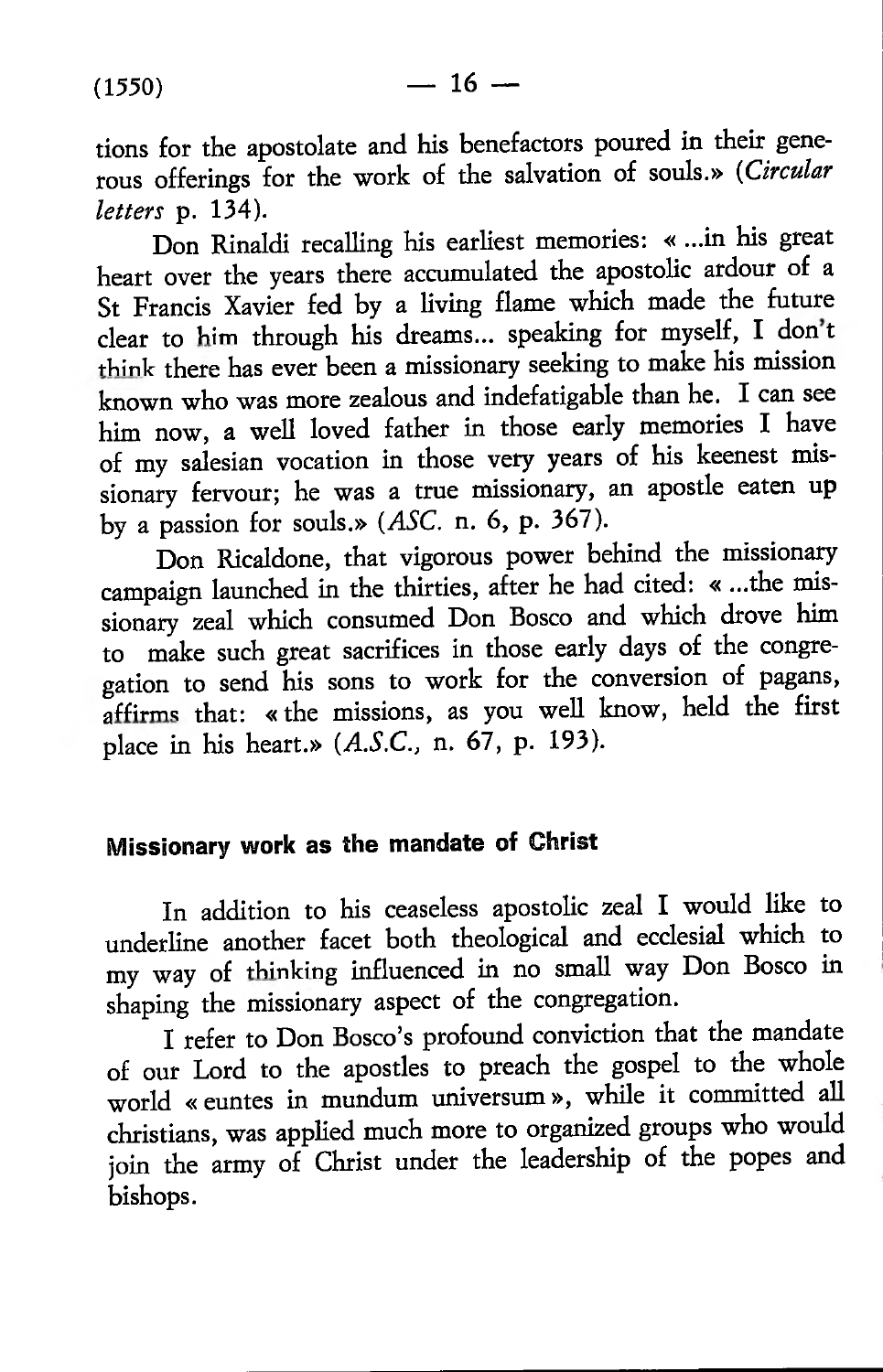The sense of « mission » and of the apostolate as an imperative to evangelize from Christ, through the apostles, to the soldiers of Christ, was very vivid to Don Bosco.

In his final farewell talk to the first missionaries this point of view and motive become very clear. Don Bosco relates the mission he is about to undertake with the mission of the apostles and the mandate of Christ. After having recalled the words of Christ: « Ite in mundum universum... » he went on, « these words of the Saviour are not a counsel, but a mandate so that they go out into the whole world to bring the light of the gospel... then he showed them how the apostles, faithful to the charge, put into practice this precept of the Master.»

And forestalling the objection of anyone who should consider the missions as a work supererogatory in the church, to be undertaken when christianity had been consolidated at home, he asks: « But would it not be better if the apostles had remained where they were to win over the inhabitants of Palestine and Jerusalem, especially as that would have given them a chance of meeting together and of discussing the fundamental points of the christian faith and how best to spread it so that no one remained in the region who did not believe in Jesus Christ?' He answers that objection by showing that the apostles kept faithfully to the mandate of Christ and what they could not do themselves they did through others as did the successors of St Peter. And then he adds: « ...now looking to see how best to carry out the precept of Christ within the limits of our own modest resources: when the possibility of this mission was being discussed, then the very first thing to do was to find out the mind of the head of the church...» *(M.B.* XI, 376).

Later when departure was inminent he sent his first missionaries with the same thought in mind to receive the « mandate » from the Holy Father...» *(M.B.* XI, 376).

Here is the reason why Don Bosco in the discourse already cited affirms: « I feel a great sense of consolation to see the congregation consolidated...» *(M.B.* XI, 386). For him his mis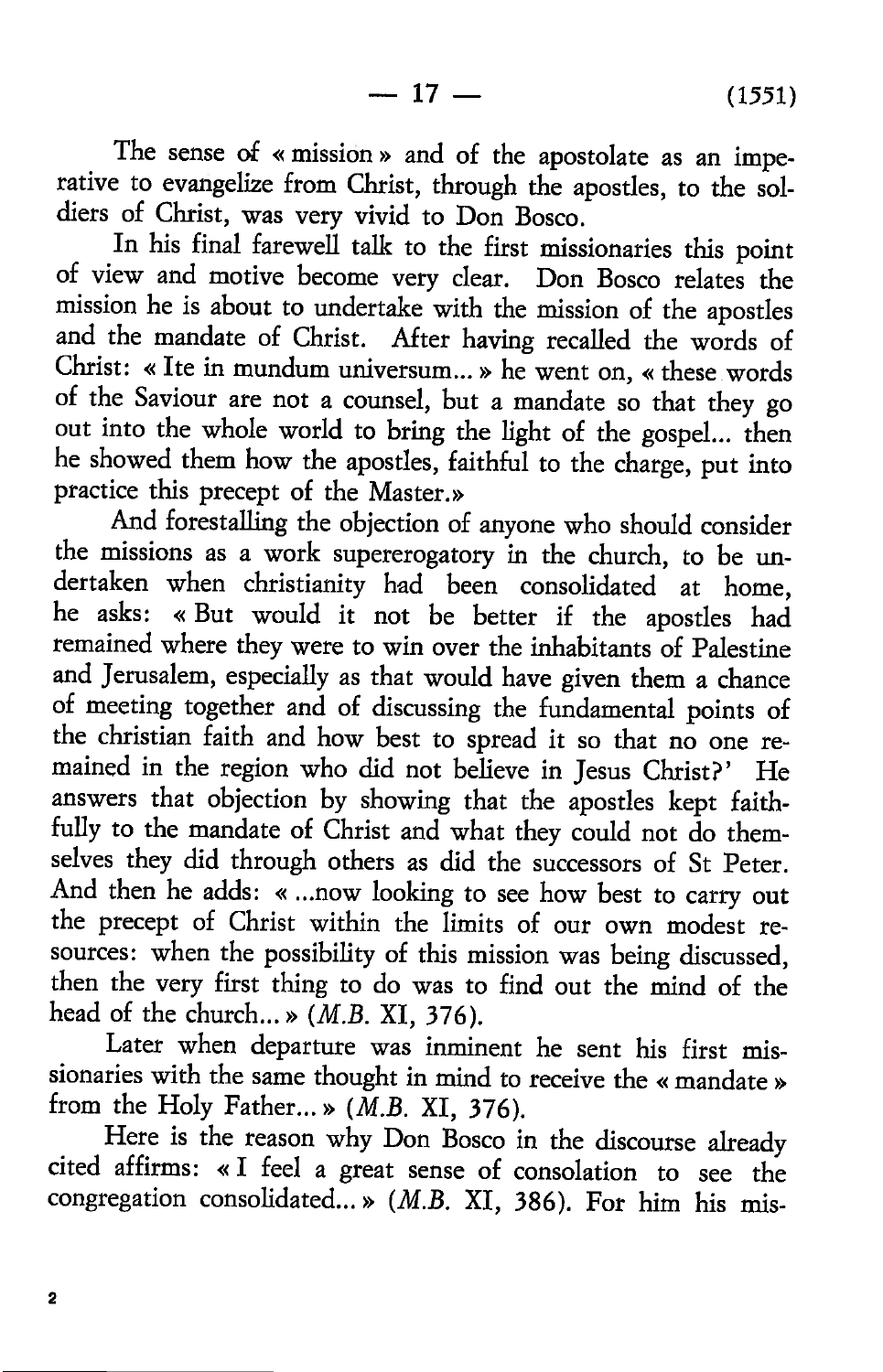sionary enterprise was the crowning achievement, a sign that the congregation had finally grown up and become fully adult and fully catholic by reason of this missionary enterprise.

There is nothing to wonder at if Don Albera called the missions the second end of the congregation *(Circular letters* 31 May 1913, p. 133). Don Rinaldi, continuing along the same line of thought, put the Institute of the Daughters of Mary Help of Christians and the cooperators in close relation with the missions insofar as they were instituted « ...to assure (to the missions) more abundant life now and in the future.» *[A.S.C.,* n. 6 p. 368).

In harmony with this manifest and constant will of Don Bosco, the congregation has never ceased to consider the missions as one of its principal interests as the numerous missionary provinces, the many missions accepted and the uninterrupted expeditions of missionaries show.

Along this same line of thought the XIX General Chapter, following the constitution "Ad Gentes" of Vatican Council II, was to affirm: « ...the salesian congregation shares the aspirations of the church of today and relives the ideal of Don Bosco and desires that the work of the missions should become the permanent concern of the congregation in such a way as to become part of its nature and final purpose.» *(A.G.C.,* XIX, p. 178).

# **The missions the specially favoured field for our MISSION in the church**

From what we have said above on the thought of Don Bosco and his successors regarding our congregation it is helpful to reflect on the first question asked — in what sense can the missions be the highroad to renewal of the congregation?

In this connection we find a very explicit affirmation of Vatican Council II: « ...the grace of renewal cannot have any growth in communities, if each does not enlarge the scope of its charity to the very ends of the earth, showing those who are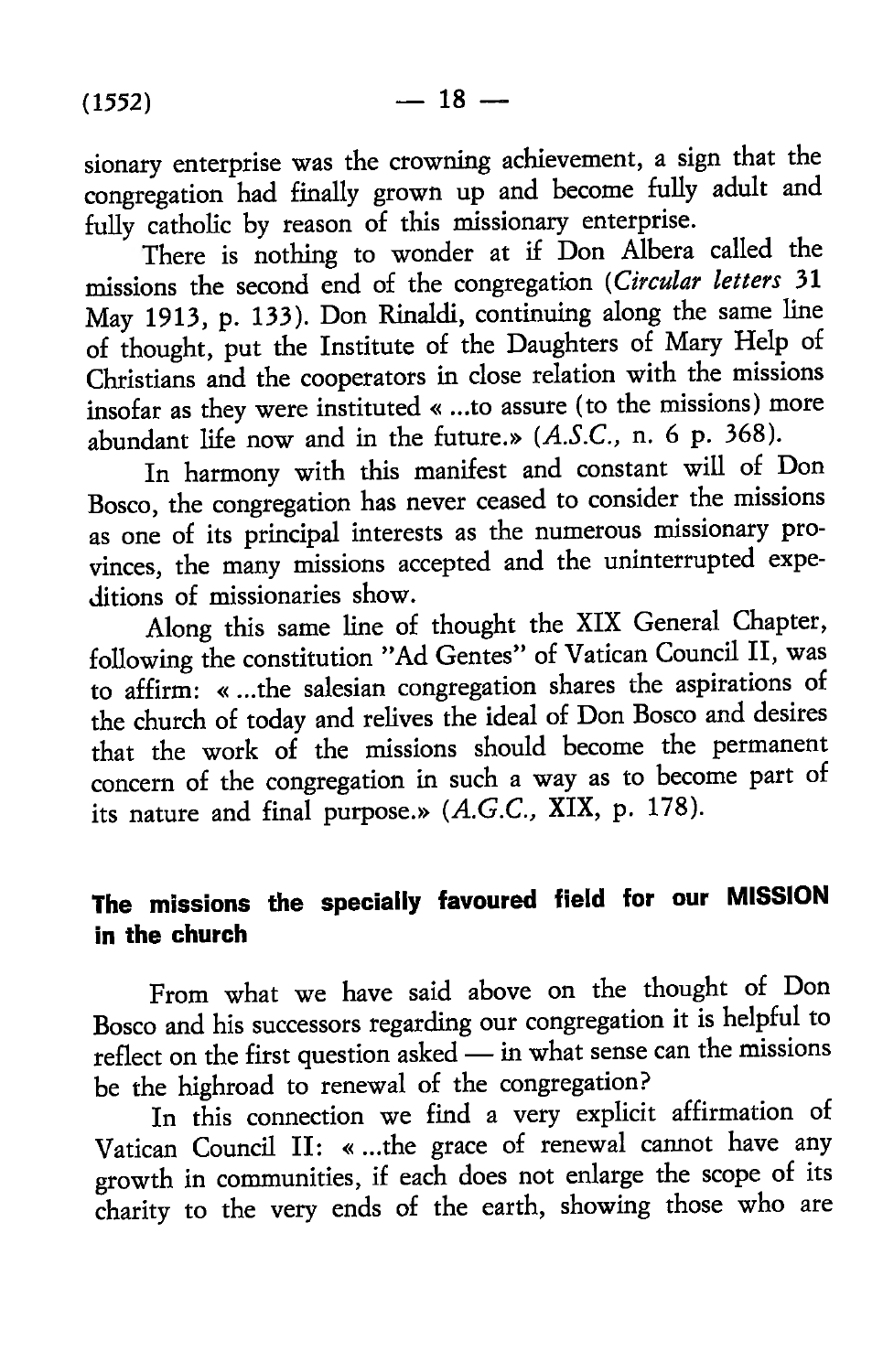distant the very same sollicitude it has for those who are its own members.» *(A.G.,* 37).

This is said of christian communities, but with still more reason it can apply to religious communities who enjoy the same rich spiritual gift to which they are committed by reason of their vocation to live the Christian life more intensely.

The Special General Chapter therefore did not hesitate to apply it to our own congregation (n. 463) and to emphasize it in these words: ...«missionary revival will be the thermometer of the pastoral vitality of the congregation and the efficacious antidote to the blight of easy living. (*ibidem*)

To understand better the full import of the council and chapter judgement, it is necessary to look deeper into the implications of what has already been said above: the missions are at the centre of the salesian vocation. It is full of substance demanding fuller enquiry. The missions are not merely a work (even though very important) and cannot be aligned with other « works » such as schools, colleges, oratories, hostels, etc.; they cannot be considered as spheres of action which could include a number of enterprises.

I think that in the salesian tradition the missions have to be seen in a different way — neither as works nor as activities but rather as a specially favoured field in which to fulfil the whole salesien MISSION endowed with the spirit to carry it out.

It is in this sense a synthesis which englobes all our MISSION.

At first sight it seems a contradiction that a congregation so clearly engrossed in education such as ours should be so completely involved by vocation and by charism in missionary activity. It could seem to be a loss in specialization and in character.

That would be the case perhaps if we think of it as one of the many works undertaken by the congregation, but it is quite otherwise if we see it as a favoured field where our mission can be fully accomplished.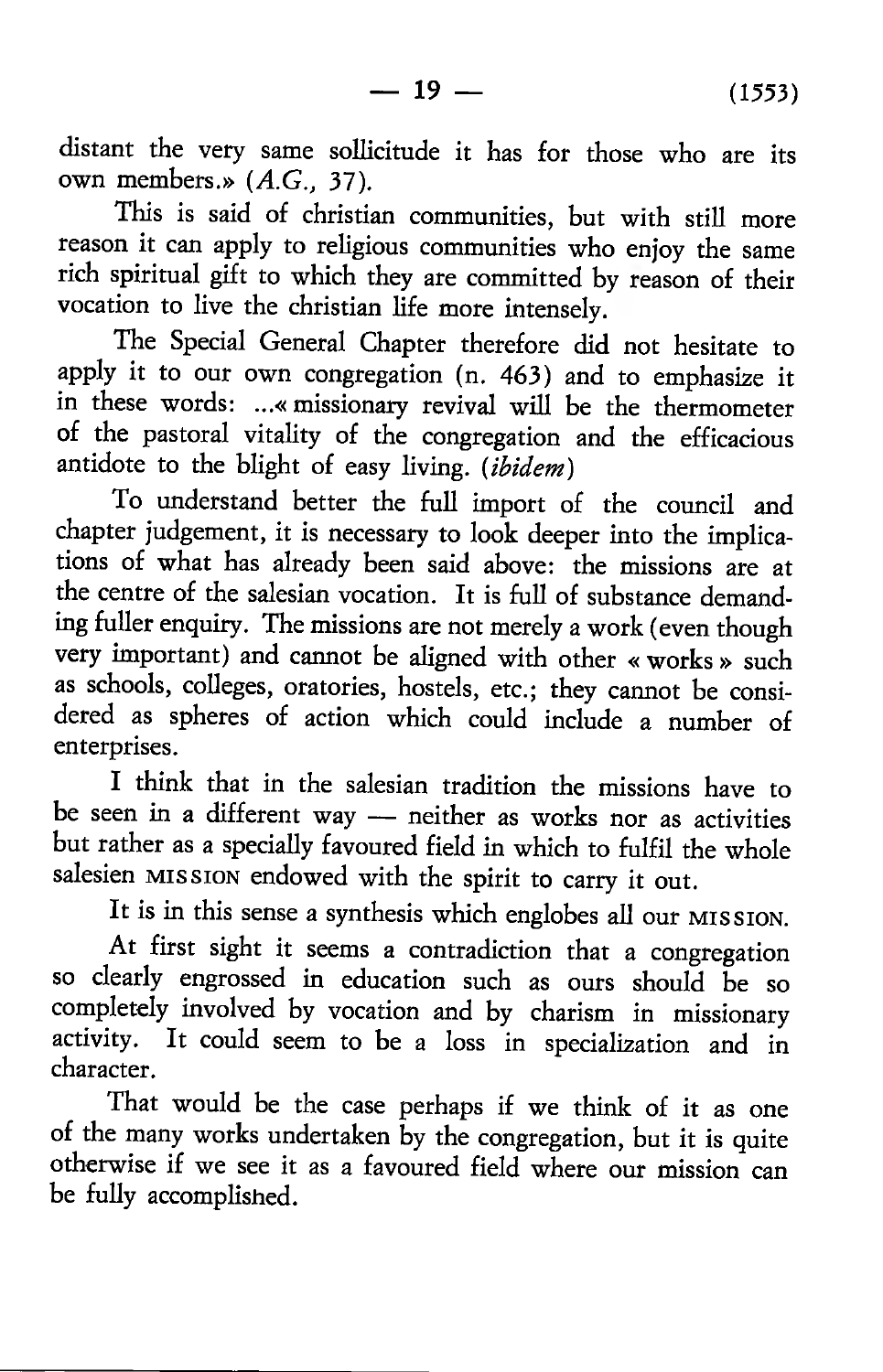In addition to the obvious comment that it is on the missions that those to whom our work is directed are to be found in vast numbers, young people... the poor... the abandoned, it is an historic fact rooted in the explicit will of Don Bosco as he directed the activity of his first missionaries, that he wanted them to undertake work which would be very largely educational and to use it as their means of evangelization and human advancement.

In this connection one could bring a most abundant documentation, not only directly from Don Bosco himself but still more from the salesian activity on the missions where our best results have come from our work in education. It is enough to cite the following.

Don Bosco reporting to Cardinal Franchi, Prefect of the Sacred Congregation of the Faith, 10 May 1876., on the work begun the previous year, writes: «The work which seemed to be preferred is that of the establishment of reception areas, colleges and boarding schools and houses of education in the primitive areas. Relationships begun with the children facilitate communication with their parents: in this way we slowly move ahead »  $(Ep.$  III, 59).

Let us think a moment of the actual development of our missions, for example, among the Kivaros Indians of Ecuador, where Mgr. Comin affirms that the only efficacious way to obtain positive and permanent results in conversion has been the boarding school for the children.

It gives me a special pleasure to quote from what Don Rinaldi writes on his conversation with Pius XI: « I was very much struck by his insistence that we should at all times and everywhere extend our system of education on the missions — twice in different ways he urged that we develop our way of running schools on the missions, with the system of Don Bosco, his means, in his spirit, which everywhere has given good results » *(Act of Sup. Council,* n. 3. p. 77).

It seem to me that the new constitutions clearly imply this conception of our missions, the field so well favoured for our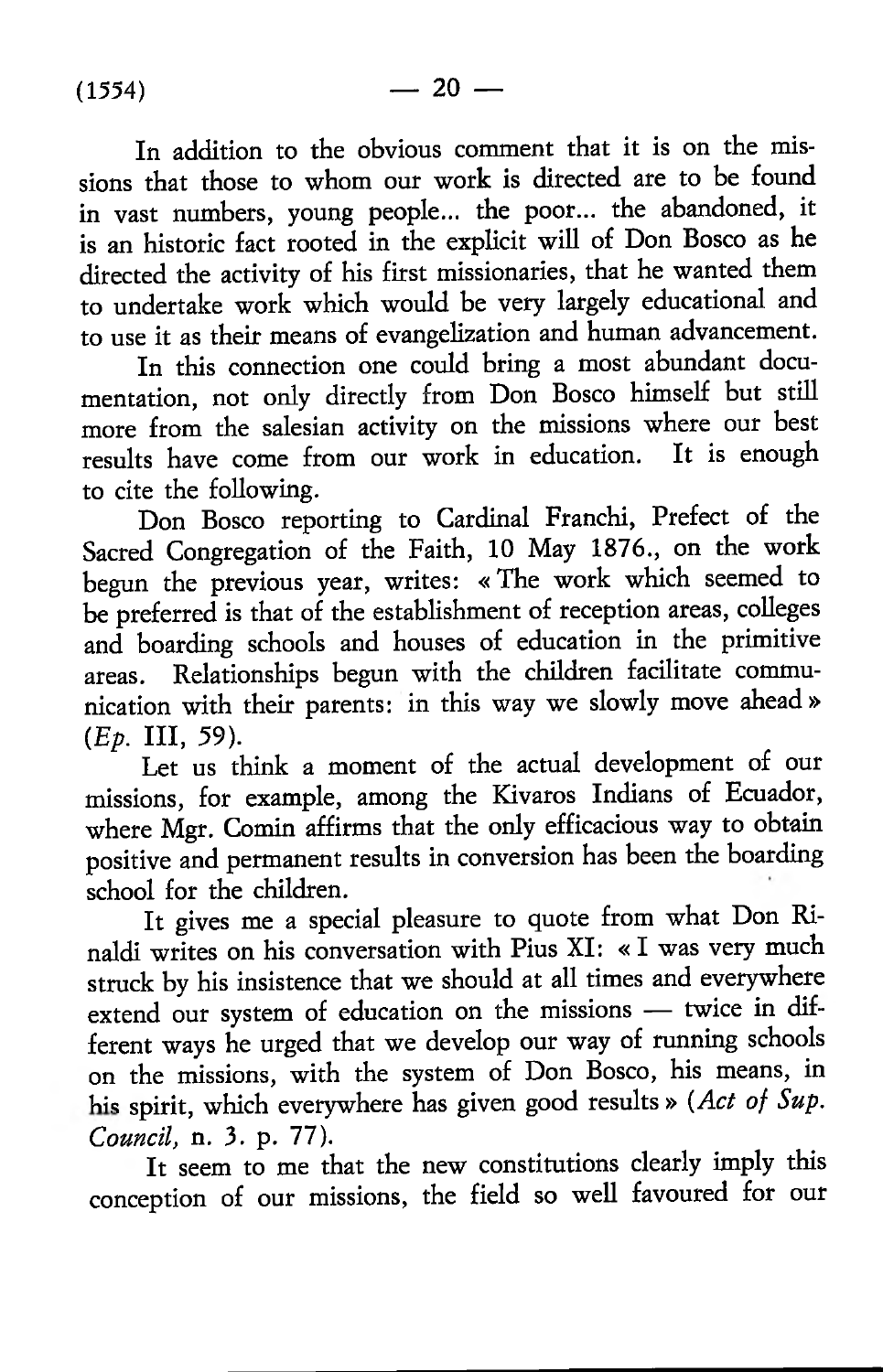$-21 - (1555)$ 

mission in the church. In art. 24 we read: « The essential missionary task is « to plant the church through the patient preaching of te gospel. It offers us an ample fiel dfor the exercise of every aspect of our educative and pastoral mission.»

## **The missionary spirit is essential for renewal**

The missions stand at the very centre of our salesian vocation, and for this reason, that genuine missionary activity has a spirit all its own — that missionary spirit which seems to identify itself with the nucleus of the salesian spirit. In art. 40 of the constitutions it is stated: « pastoral love, young and alive, is at the very heart of our spirit, just as it was for Don Bosco as seen in the very beginning of our society. It is this ardent apostolic drive which makes us « seek souls and serve God alone.»

Wherefore, from all we have said of the apostolic zeal of Don Bosco, which was for him, as it should be for every salesian, the prime motive of all missionary activity, we may conclude that the missionary spirit should be present as a fundamental attitude in all our pastoral work pointing to an indentity between « apostolic charity » and « missionary spirit».

I do not wish with this to misunderstand and confuse the concept of missions in the strict sense, which is the preaching of the gospel, founding the church among people who do not yet believe in Christ  $(A, G, 6)$ ; but in our congregation it has always been used from the time of the first expedition in 1875 in a wider and more familiar sense and for very good reason, because it puts the accent on and characterizes two fundamental and indispensable elements in every missionary activity — availability and zeal.

From this point of view, those who have left their native land moved by apostolic zeal to help new groups of christians or those in special need (as for example is the case of the many salesians now working in Latin America) have always been con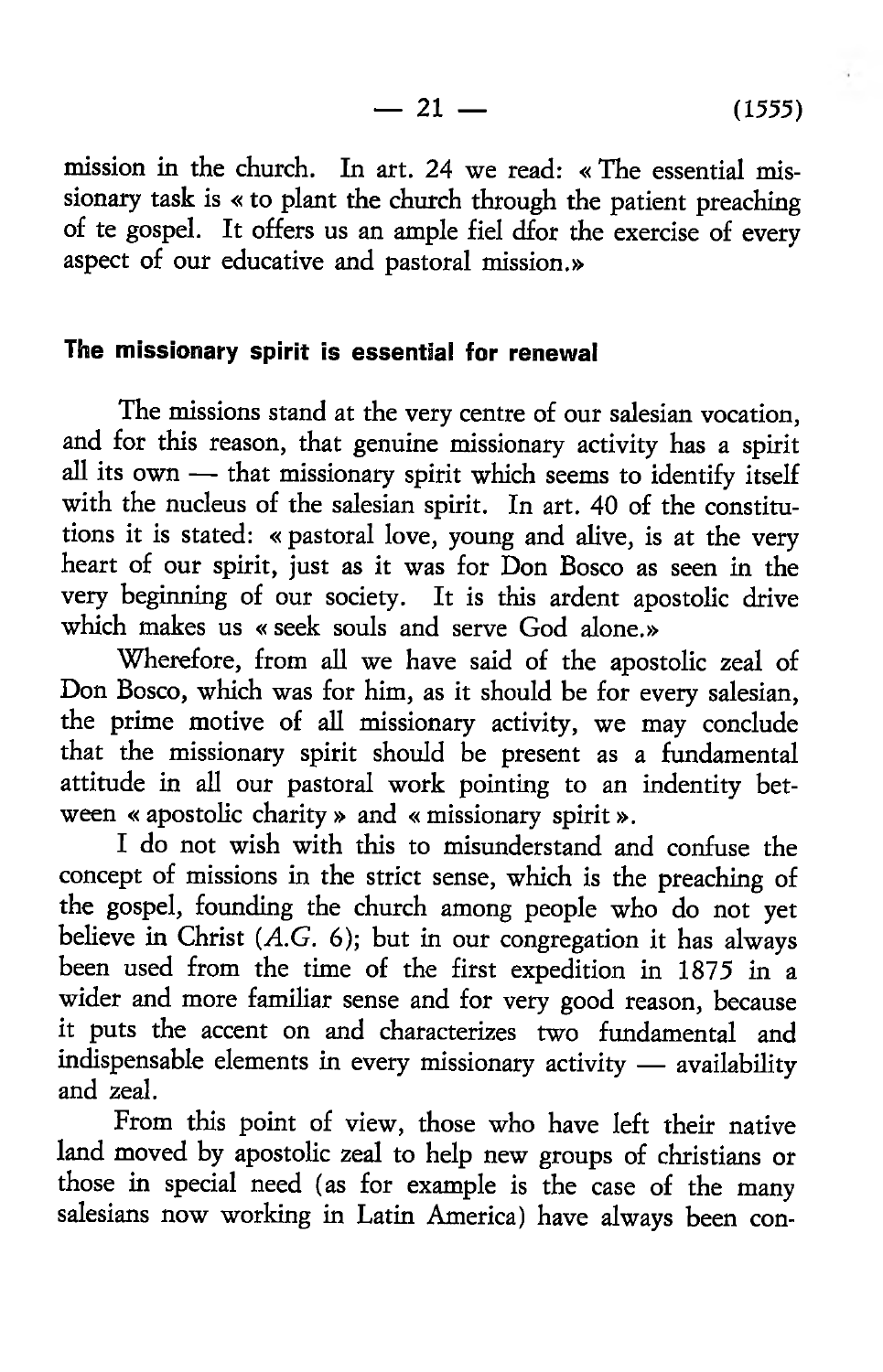sidered as missionaries by us. This is our traditional way of conceiving the missions in the wider sense as one of the elements which underlies what we have said of the missions as a favoured field for the fulfilment of our mission in the church on behalf of youth and the common people.

The other point to emphasize is that the missions interest all the congregation, and if one is permitted to use the expression they *are* all the congregation, not just the business of this or that province nor just the concern of the Superior Council.

This observation emerges clearly from the decree "Ad Gentes" with reference to the universal church and its local churches; it applies also to the congregation, and the Special General Chapter XX says: «The missions are an object of general concern to the whole congregation.» *(Acts S.G.C.,* XX, n. 480).

These considerations put in evidence the close relationship between the missions and the congregation and serve also to explain why it is not possible to speak of true renewal without at the same time accompanying it (or better, anticipating it) by a flowering of missionary initiatives in their widest extension.

Indeed, a strong growth in missionary work in quantity, and still more in quality, supposes and demands missionary spirit of the congregation because it demands:

- a vision of faith
- a fervent desire for the kingdom
- an awareness of the urgency of evangelization
- a spirit of sacrifice, detachment and solidarity
- a love for work.

and a whole series of virtues and dispositions which signal the spiritual renewal of the congregation.

#### **Call of the Council**

We must now recall to memory the appeal made by the Vatican Council II to amplify what we have already said. Towards the end of the decree "Ad Gentes," the Council turns to all cate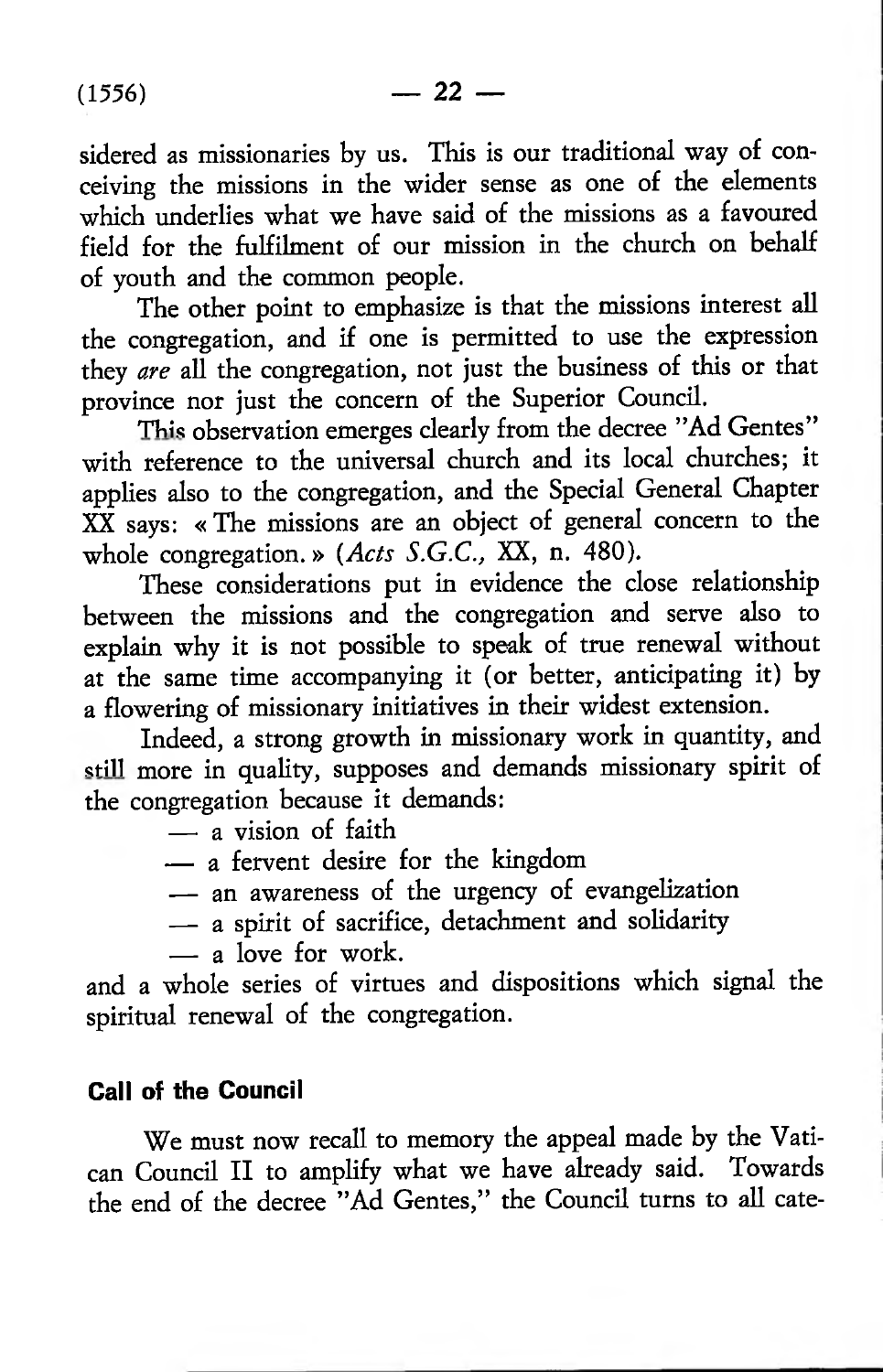**—** 23 **— (** 1557**)**

gories in the church, to the People of God, to religious communities, to bishops, priests, religious institutes to call them to their « missionary duty ».

It puts a series of questions to the religious institutes of active life, inviting a serious examen of conscience. We are asked to examine ourselves on the following points:

— whether we cannot broaden our activity in favour of expanding God's kingdom among the nations;

— whether we might not leave certain ministries to others so that we ourselves can spend our energies on the missions;

— whether our members are involved as much as possible in missionary activity;

— whether our type of life bears to the gospel a witness accommodated to the character and condition of the people *{A.G.,* n. 40).

Previously the Council had reminded all the faithful as living members in Christ that they are in duty bound to co-operate in the expansion of his body so that they may bring it to fulness. Having therefore: « a lively awareness of their responsibility to the world. They should foster in themselves a truly catholic spirit and spend their energies in the work of evangelization.»

And it stressed that « their first and most important obligation towards the spread of the faith was to lead a profoundly Christian life. For their fervour in the service of God and their charity towards others will cause new spiritual inspiration to sweep over the whole church. From this renewed spirit, prayer and works of penance will be spontaneously offered to Gold that he may make the work of the missionaries fruitful by his grace. Then missionary vocations will be generated and the resources which the missions need will be forthcoming.» (A.G., 40).

Turning then to priests the Council exhorts them: « to understand fully that their life has also been consecrated to the service of the missions; » and therefore « to organize their pastoral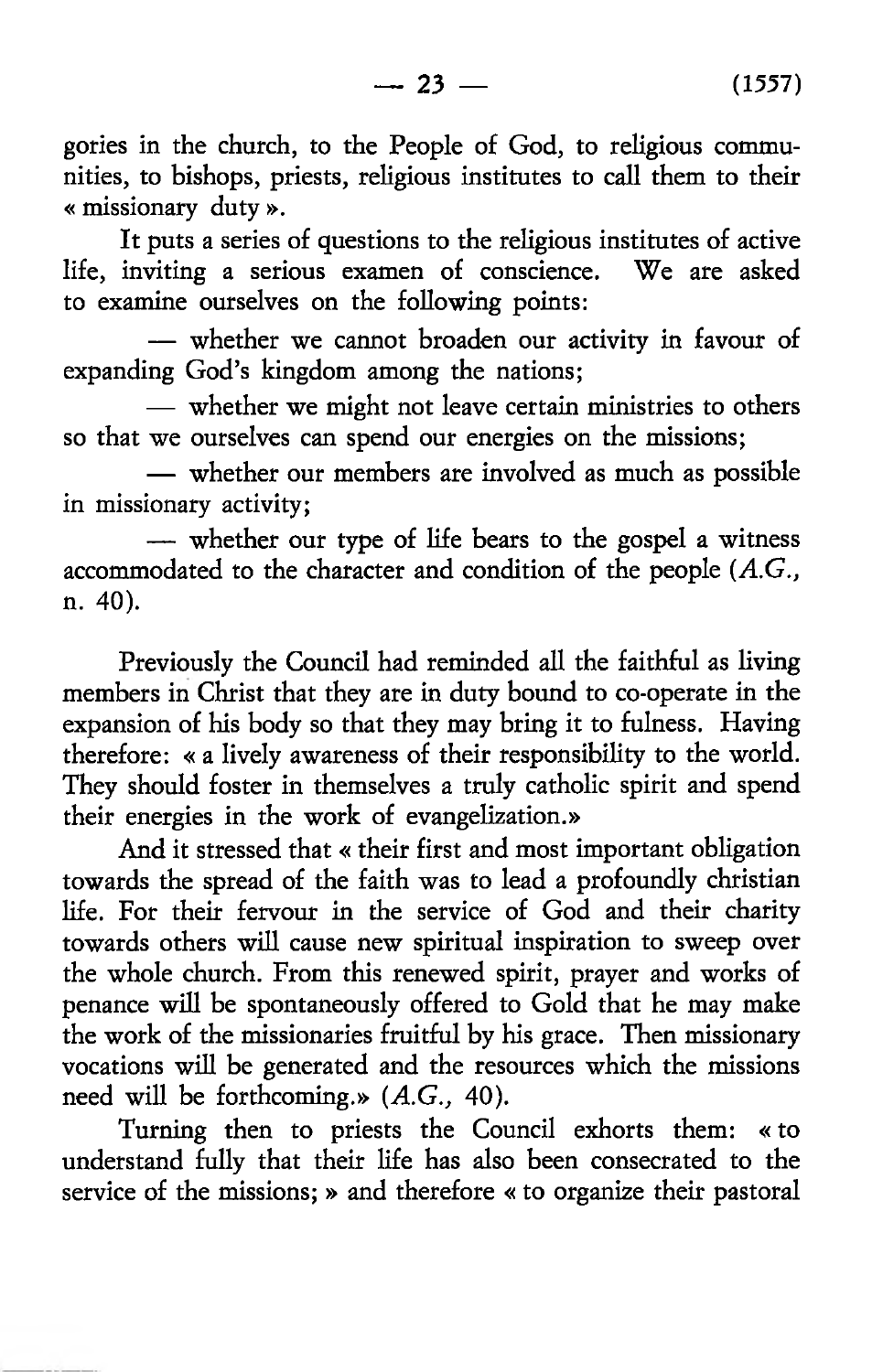activity in such a way that it will serve to spread the gospel among non-christians and stir up and preserve amid the faithful a zeal for the evangelization of the world; instructing them in catechism classes and in sermons about the church's task of announcing Christ to all nations — by teaching christian families the necessity and the honour of fostering missionary vocations among young people so that from among them may arise future heralds of the gospel.» *(A.G.* n. 39).

## **Call to the congregation**

## (or the congregation mobilized on missionary footing)

Having in mind all the motivation offered above — the missionary character of the congregation — the close relationship between renewal and missionary work — the appeal of Vatican Council II — and accepting above all the deliberations of the Special General Chapter, I intend by this letter, in this decisive moment in the life of the congregation, to issue an urgent invitation to all confrères to effect a rebirth of the salesian spirit and missionary work in a way which is practical, courageous and enthusiastic, through the reawakening of the best energies to co-responsibly unite all the forces of all salesians together who love their congregation.

To this end I call for the collaboration and effective help of all salesians in whatsoever position and responsibility they find themselves. Let no one consider himself free not to respond according to his means — with the excuse — I cannot be bothered — I call on all equally. Our mother the congregation needs it. I therefore beg that you give your generous support to bring into effect those things I shall point out, and those other initiatives which will be set afoot —  $\overline{I}$  hope abundantly — in the provinces.

I am very well aware of the difficulties, the burden of problems and anxieties of the present time; I am fully aware that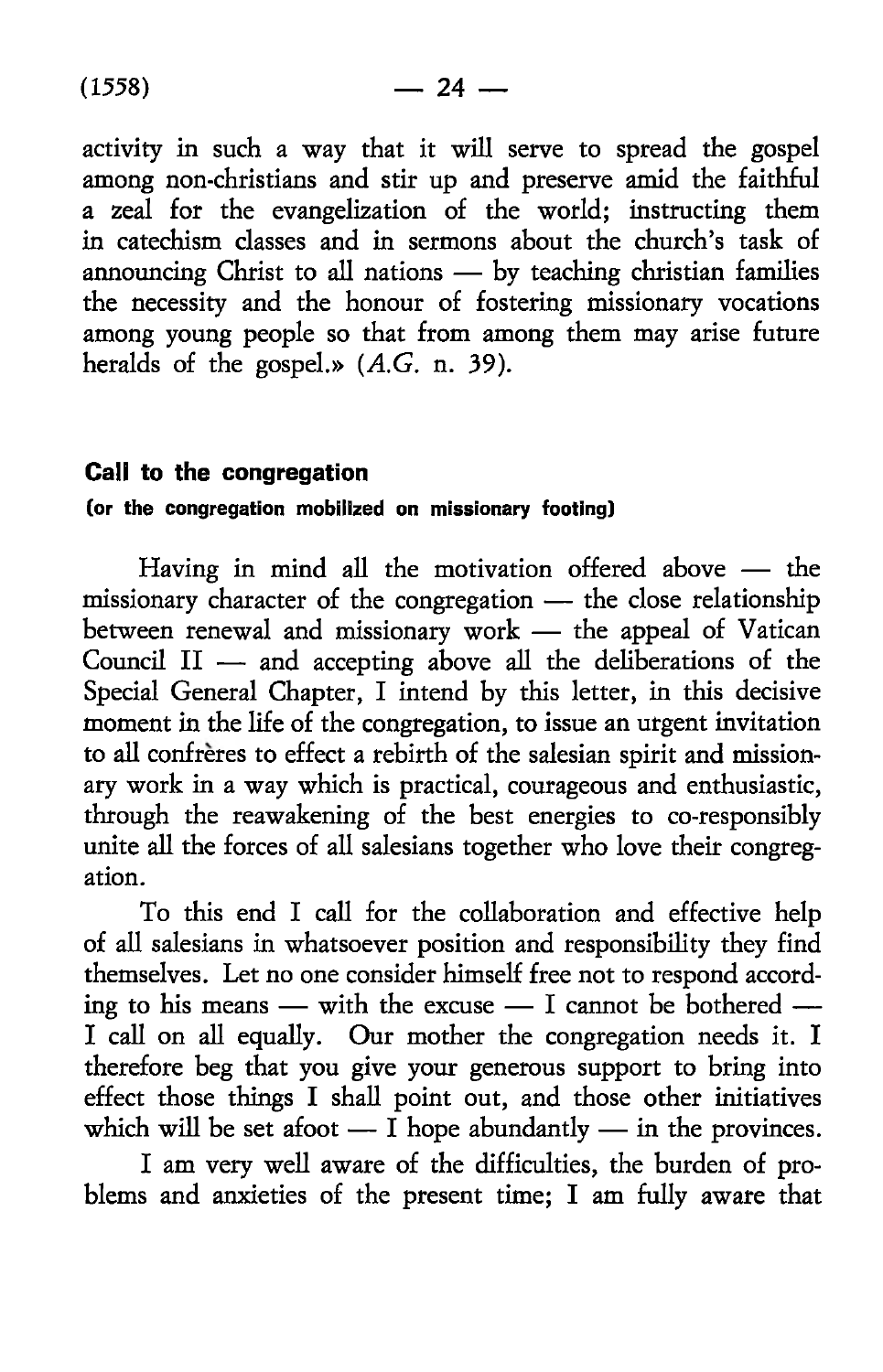we feel crushed beneath problems which here and now seem insoluble. I know the many urgencies there are to be faced in the normal run of life. And then we are fighting at the same time on too many fronts. But not on this account would I want this appeal to be heard as a facile poetic gesture, or as a passing burst of enthusiasm as are so many of the nice things written — they may serve to arouse a good thought but end in nothigness alongside so much other wishful thingin. Before writing these lines I prayed much. I am completely convinced that our Lord wants this from us.

Some may say that the whole congregation is already committed to the renewal proposed by the Special General Chapter and that this call for a revival of missionary endeavour could find itself at cross purposes with the pastoral alignments and programming already in progress in the provinces.

To this objection I would reply by saying that what I am calling for is already a way and a means to help the renewal of the provinces along the lines demanded by the Special General Chapter; what I am asking gives general direction for all the congregation towards what is expressed or contained in the deliberations of the SGC.

In the name of Don Bosco and for the good of the congregation I ask:

a decisive and generous effort to bring to life within you and in the communities of the congregation the missionary spirit; and this presupposes a chain of spiritual attitudes which I would call to your attention.

## A) *Vision of faith*

The genuine missionary spirit has its root as a foundation, source and motive power, in a clear vision of faith which enables one to perceive the urgency of the kingdom, of its coming and of the need for evangelization which produces an apostolic enkindling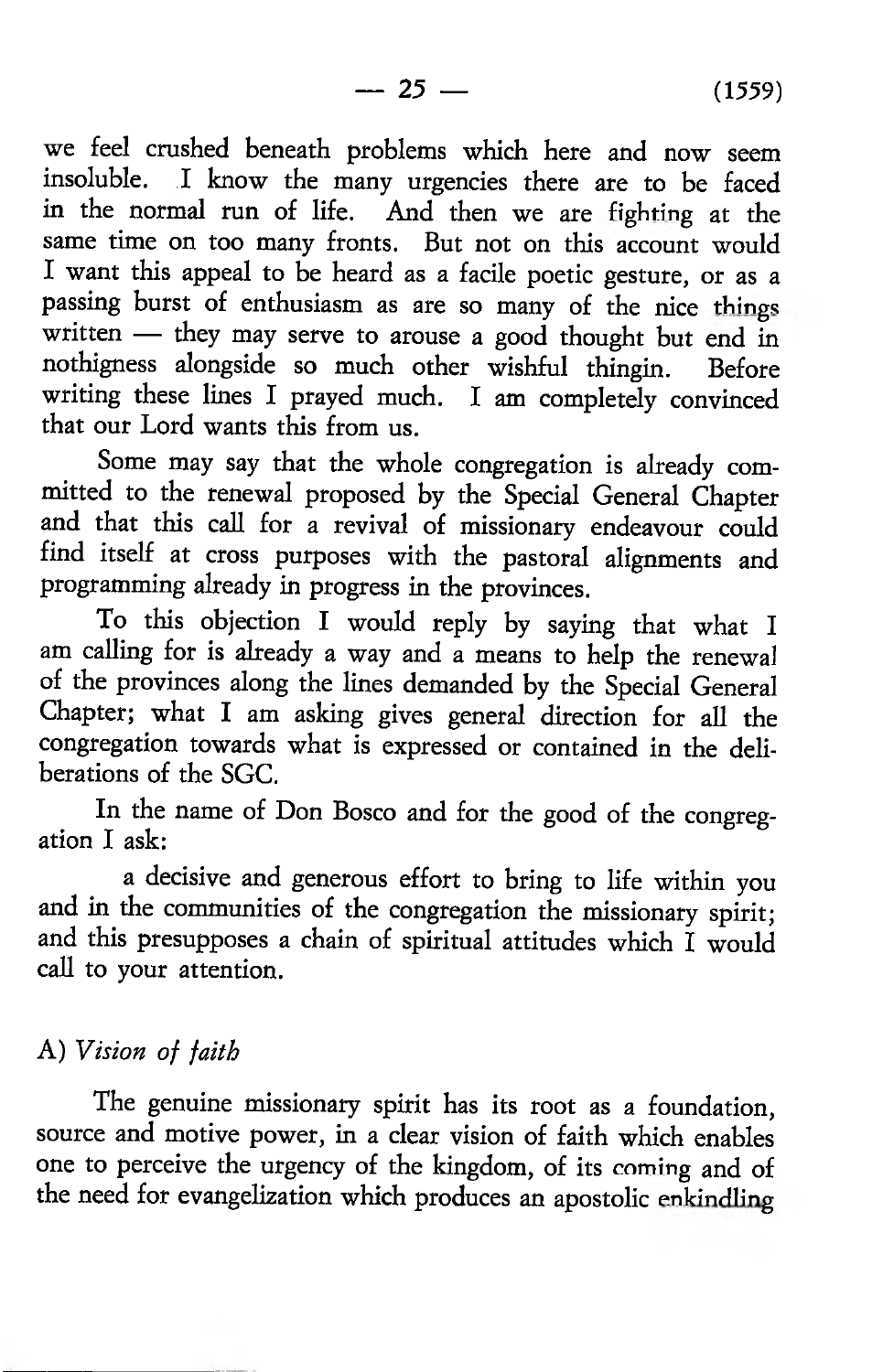in face of the need of souls, the scarcity of workers and the need to preach Christ.

This vision of faith is a quality necessary for evangelization and still more for every priest or religious who would follow Christ, who would share his lot and announce his love to man.

It is the lack or the weakening of this perspective of faith that is to be found so often at the root of many defections; it also explains the mediocrity of so many lives consecrated to God; they drag their feet sadly without enthusiasm and without drive, their lives entangled like prisoners of so many evasions and infidelities, incapable of any flight at all towards new apostolic horizons where the air is purer and there is more promise.

With that sincerity which the matter demands I must confess with sorrow and with keen preoccupation that from recurring signs I see that the level of faith is dangerously low in certain strata of our congregation. Of course it is true that it is very difficult to give a judgement on a matter so personal and intimate. But unfortunately I find myself in front of things I cannot but fear... defections... the diminution of zeal, of spiritual impetus, the abandonment of any form or means that nourishes piety and faith; they are all warning bells.

It is true that faith today is more than ever exposed to so many dangers and a continued cross-fire that gives no respite.

There is also a change in culture with so many consequences for thought patterns; there is need to deepen and to re-think the data of revelation which demands a new theological vision, a thing not easy to come by; there are not a few pseudoscientific and one-sided publications which distort the presence of God in history; in some sectors we are swamped in a sea of opinions, audacious and personal and opposed to the teaching of the magisterium.

It is not difficult to see the security of one's own religious convictions diminish and become lost, right to the point of the explosion of a crisis of faith.

In many cases the problem is a faith insufficiently protected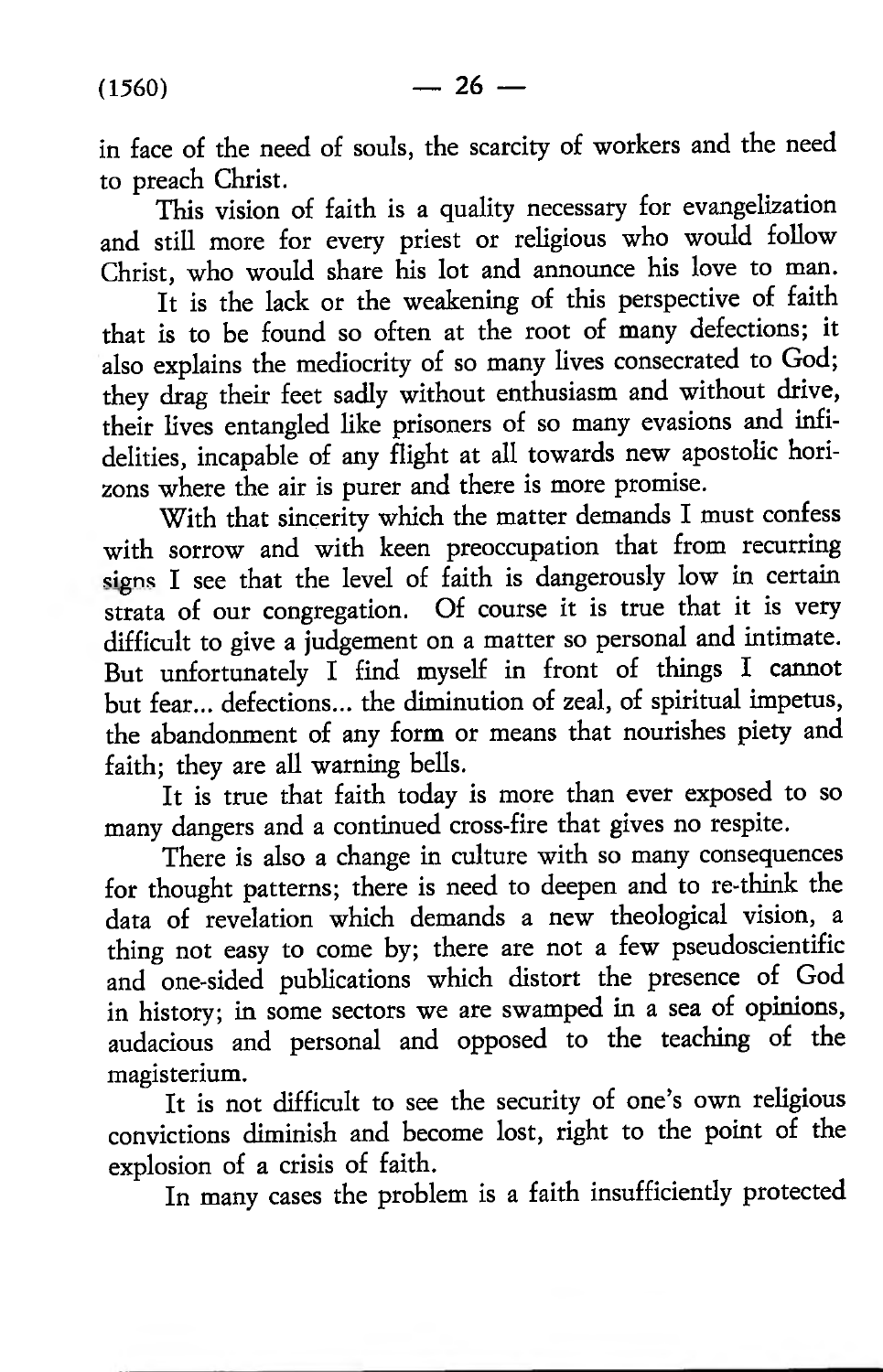$-27 - (1561)$ 

and not cultivated by real prayer either personal or in community and more often than not compromised by behaviour in no way in accord with one's profession, and that also goes for the quality of belief. For these reasons faith languishes dangerously and ends up by becoming a non-faith. Many sad letters come, and a large number end up on my desk; they announce almost incredible failure in very splendid vocations; but be that as it may, 90% say that it all began and little by little got worse with progressive negligence and then finally with the total abandonment of the means both positive and negative which defend and nourish the faith.

Dear sons, faith must come alive again, whatever the cost. Whoever looks at his own life and hisown work in the congregation and there finds the purpose of his vocation obscure and his relationship with God in a fog, and begins to feel a distaste for all apostolic work, needs to hasten to put things right, to bring himself at once to a renewal of faith. Means to do so are not lacking, but they have to be used. It is necessary to develop faith, and nourish it theologically with study and reflection. But I have to say again, there is need to defend it, sustain it; and this is done primarily by humbly asking for it by real prayer. Pride and presumption are the fatal enemies of faith.

It is against this background that the force of what the SGC says is to be taken when, speaking to all salesians, it says that each salesian be urged to the " rediscovery" by his personal experience of the profound sense and dimension of our mission to reacquire and to keep alive the sense of being sent by the Father and united intimately with him in love and filial dependence.

## B) *Pastoral or apostolic charity*

The "vision of faith" in our consecrated life in our mission of apostles of youth, must lead to pastoral charity rightly defined by the Special General Chapter as " centre" of our salesian spirit.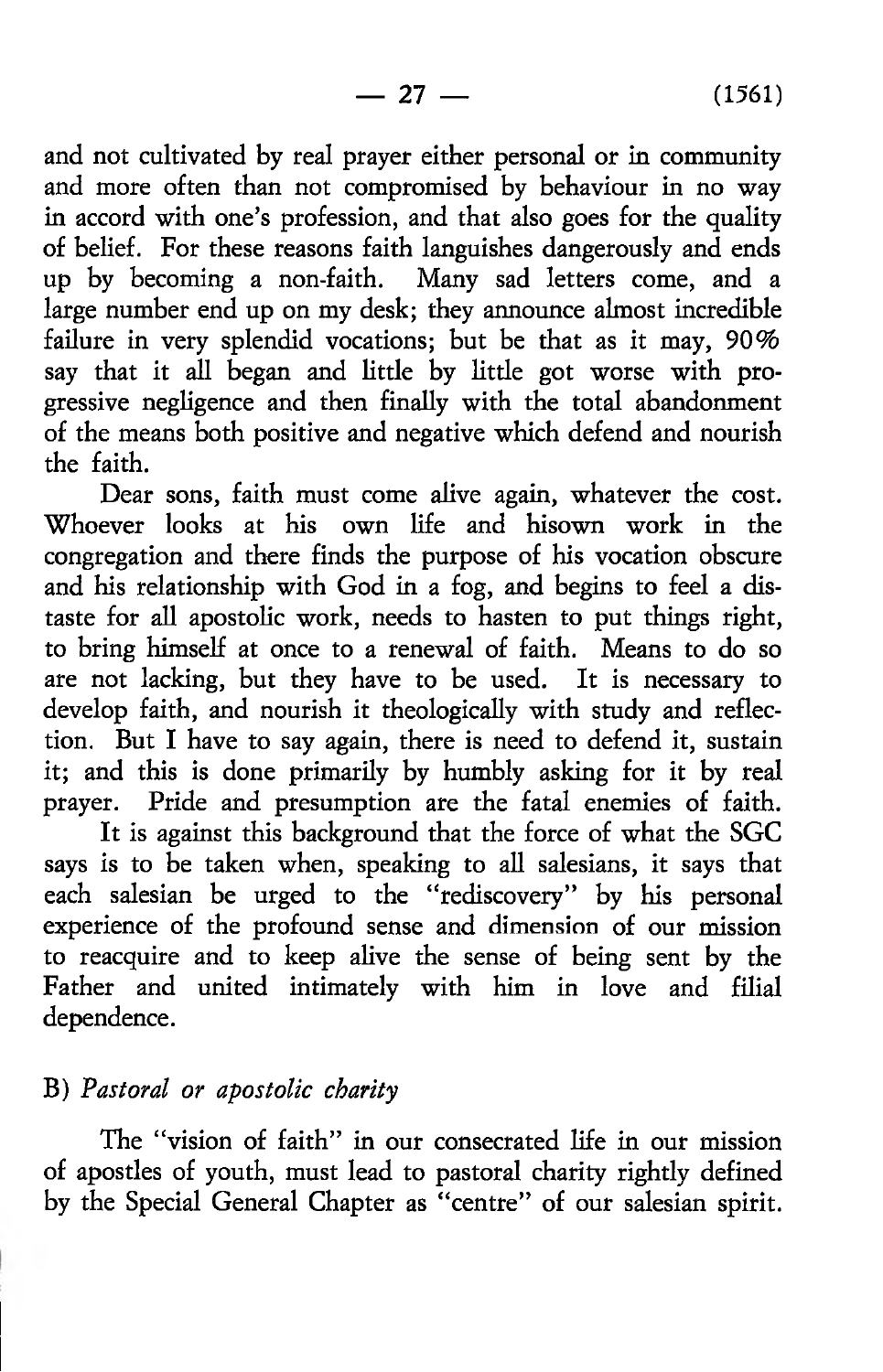This "pastoral charity" is the love of God which tends towards action. — it is fervour, drive — passion for souls. It is the choice again today with renewed understanding and enthusiasm of being "signs and bearers of the love of God for young people" It is the discovery with all the freshness of our first "yes" to the call of God, that we are in the hands of God " efficacious instruments for the salvation of the needy."

Urged on by the imminence of the kingdom which makes its advent every day, we must dedicate ourselves with fervour to their total salvation, and accept being "consumed" by this work. We must also discover through the heart of Don Bosco, immense as the sea-shore, the consuming zeal of Christ." *(Acts of Spec. General Chapter.,* n. 91 sqq).

It is finally to choose Christ definitively and allow him to dominate absolutely and exclusively our life, to give him really, not only by word, everything, to be happy to sacrifice ourselves and spend ourselves for him.

## C) *'Witness*

There is still another element which is both consequence and sign of an authentic faith, especially today.

Faith which flowers in apostolic charity must be sealed by « witness» of one's own life, to proclaim by example the truth and authenticity of what we believe. As we have seen above, the council itself invites this revision to see whether the life religious live can be considered witness to the gospel (A.G., 40) and turning to all the People of God it affirms without distinction: « ... let all realize that their first and the most important obligation toward the spread of the faith is this: to lead a profoundly christian life. » *(A.G.,* 36).

Without descending to details, which will be the object of specification and will be able to be studied and determined with care and precision at provincial and local levels, I call your attention to three areas in which there is ample space for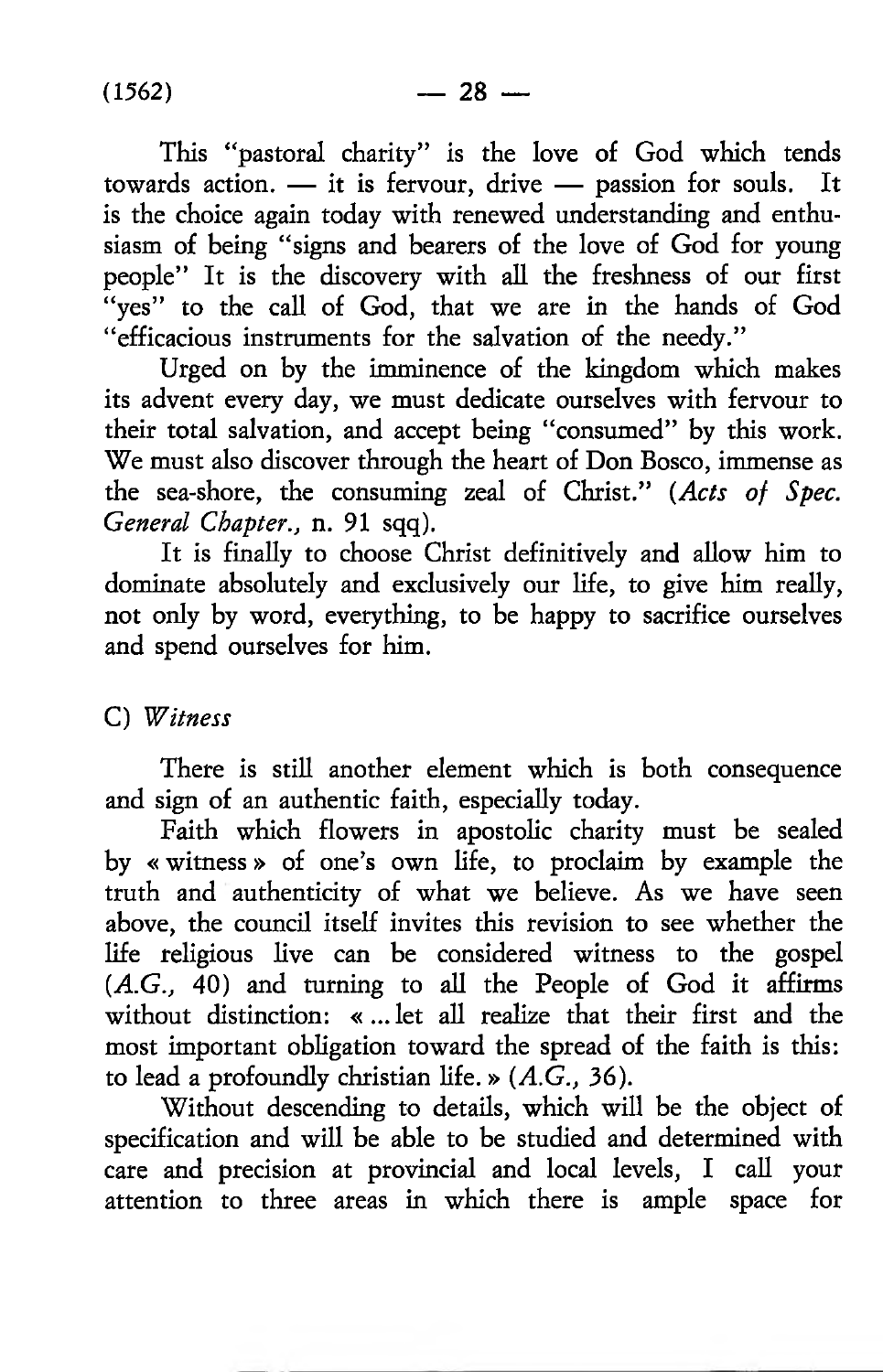witness and unhappily also real danger of the very opposite; this demands courageous vigilance, examination and conversion.

I refer to poverty, work and temperance. These things are closely bound together. They were central to Don Bosco's preoccupation, causing him great anxiety. On this point I invite you to meditate on the rich content of the text of the Special General Chapter to be found in Document II on salesian poverty today. In my letter on Poverty in 1968 you will also find abundant material for reflection and study.

This vast area of our life is the most menaced by the real danger of middle-class comfort. It penetrates without being noticed, introduced by the level of life with its comforts and pleasures enjoyed by those who are around us, justified by the specious reason of progress, of convenience at work, of advantage to the apostolate, etc. And when we stop to look at our own life we find ourselves immersed in a life that has the standards of the well-to-do; slaves of so many demands and comforts, we have become soft, languid, without spiritual energy and drive, swayed here and there by a host of temptations; we live suffering the acute self — disapproval of our inconsistency but without the strength to get out of it — for we are dried-up and parched in a sterile apostolate!

In the dream of 1881 Don Bosco summed up in three short words the characteristics of *middle class comfort* — *lectus, habitus, potus.* On the other side, in the predictions he made of the future of the congregation the very first places were given to work and temperance. On them depend the development, the continued life and the very existence of the congregation. Here are the words of his spiritual testament: « On the day we begin to live an easy and comfortable life our society will have run its course.» *(M.B.* XVII, 272). These words should make a man tremble who feels that he carries on him the signs of the tomb!

For Don Bosco the danger of the « good life » was not imaginary. In 1876 he already had this to say: « I see a tendency towards the easy life so accentuated, it frightens me!» *[M.B.*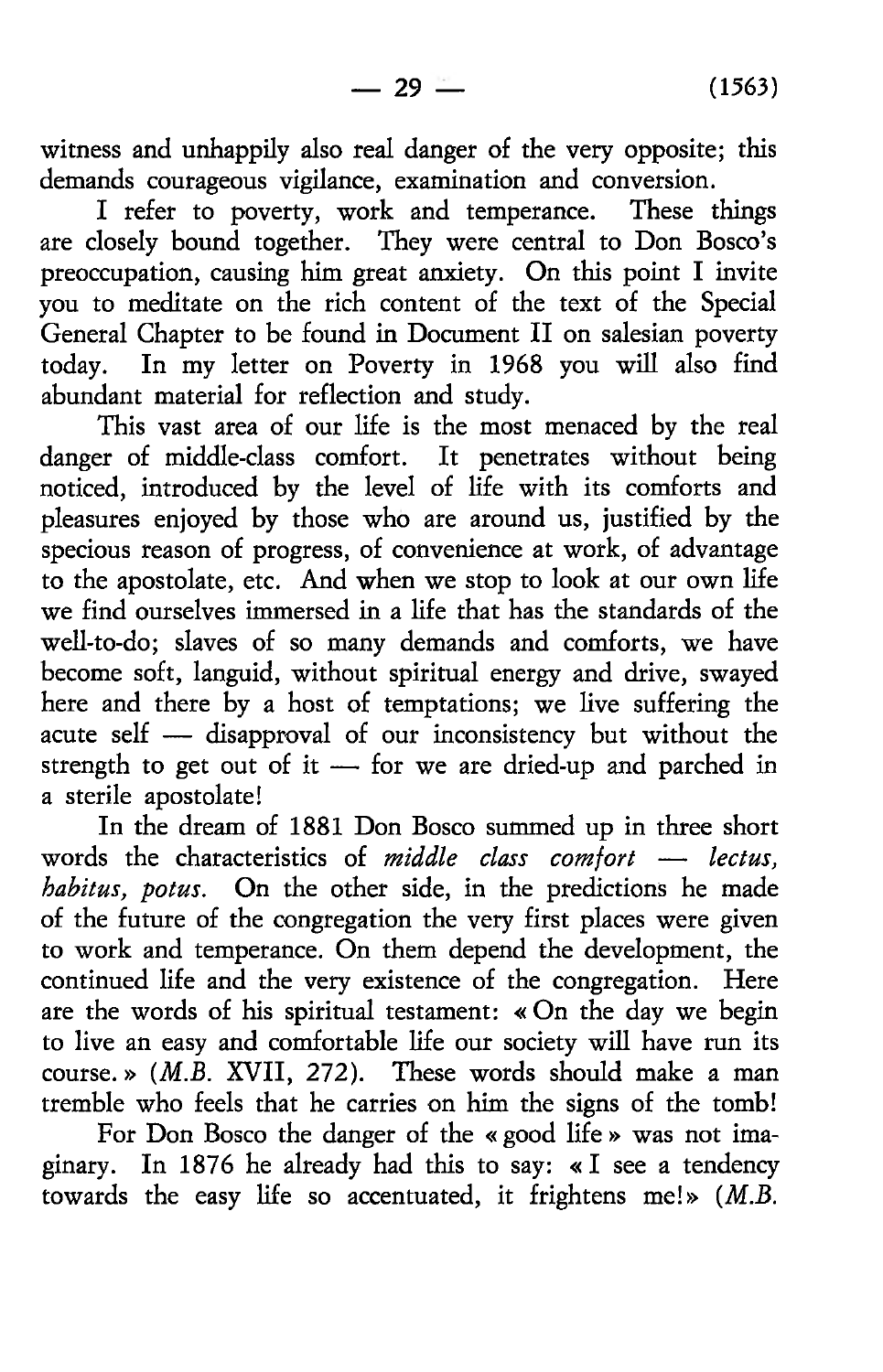XII, 383). In conversation with Don Barberis he said: « There are three things which can bring the congregation down. The first is sloth  $-$  too little work  $-$  we have to set ourselves tasks well beyond our powers and thus force ourselves to do all we possibly can do. The second cause is the excessive search for abundance in food and drink. Beware when the custom begins for bottles, strong drink, biscuits and sweets to be kept in one's own room. Beware when this begins to show itself at table when I want this and more of that - we have already begun to go along this path and I fear it greatly.» *(M.B.* XII, 384). And yet we all know how poverty was the mark of the life at the Oratory in 1876. We need courage to ask ourselves what Don Bosco would say at the present level of work and temperance in many of our communities and then draw some salutary conclusions. The « scrutinium paupertatis» is an exercise for our own safety to be gone through seriously from time to time.

This vision of faith, apostolic charity and the witnes of a poor laborious life lived in our own salesian way ought to blossom among us to bring us joy, which is the fruit of interior peace and the love of God.

P. Masson, expert on mission affairs, speaking of the missionary church says that it must become a church of hope. He adds: « Our own world in spite of its organization, its arsenals, its universities, its laboratories, its projects and its planning, shows itself so often a sad world; it lives but does not know any longer why it lives... it is left for the promise of the resurrection.» (Conference for Missionary Day 1965).

Our Special General Chapter, following the same line of thought, but with the stress on our way of doing things, says this: «in Document 3. Evangelization and Catechesis — « Faith is the source of joy, and joy always accompanies real faith. Consequently one of the characteristics of catechesis must be our joyful witness in our work in the liturgy, in the community, in life and even when we have to suffer. Our faith must show us that the gospel is the breath of hope... it is necessary to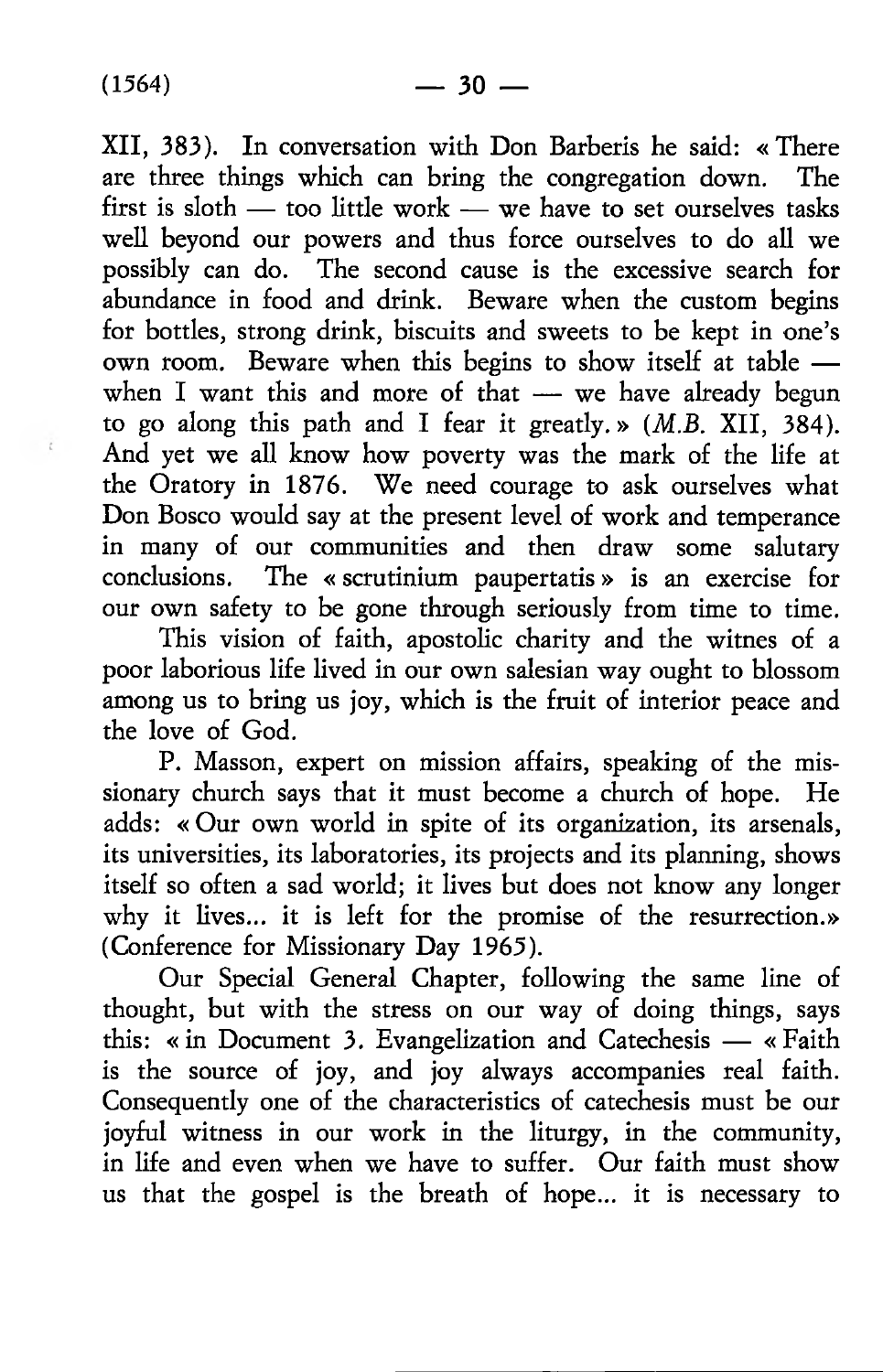rediscover the genuine spirit of Don Bosco which enabled both the salesians and the boys to experience faith as happiness...» *(Acts S.G.C.* nn. 327-8).

#### **Suggestions for missionary revival**

I call also for an effective generous revival of our missionary enterprise.

« The Special General Chapter appeals to all the provinces and even to those who are poorest in numbers of salesians, that, by obeying the invitation of the Council and following the the courageous example of our Founder, they may contribute, even in a temporary manner, to the spread of the kingdom of God.»

I repeat today this same appeal to the whole congregation. It must not remain a dead letter, or a moment of enthusiasm, or be soon forgotten in face of what is thought to be more urgent, only because it is more immediate or because it touches us more closely.

How great the need is for men of apostolic work in all our missionary outposts is known to everyone.

But what I am asking for is not to be done as a matter of organization — a planned distribution of forces. It should come from a much deeper motive like that which urged Don Bosco in 1875 to send out the first ten missionaries when the congregation had only 171 men all told; this was zeal for souls. I hold that no community, provincial or local, can count itself happy and at peace if it does not collaborate effectively to provide personnel and vocations for the spread of the kingdom of God in the mission field. And what if they lack something as a result? I have to tell you that each year now the number of those destined for the missions grows smaller; it is an alarming indicator. This year only twenty will go.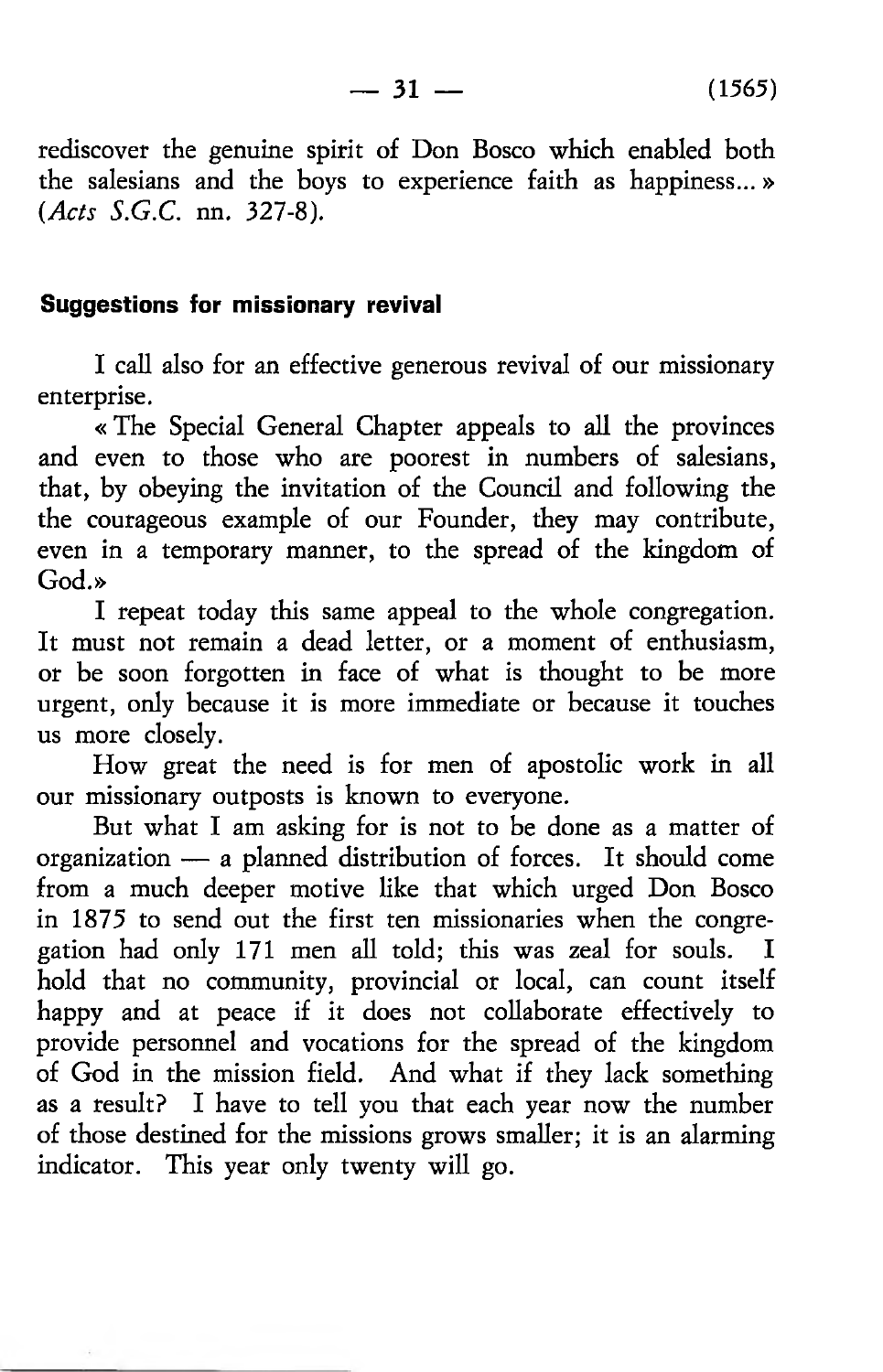## *Don Bosco sent his best*

I know all the objections, reasonable enough on the purely human plane: — We do not have sufficient staff to maintain the works we have in the province; how can we think of sending; men to the missions! If those who ask to go are the best, how can we so impoverish our communities in quality! Or... each province must adjust itself to the means it has... it has to make fire with its own wood... hence the work being done is limited to the men we now have...

All these objections and others like them have elements which are true objectively and under certain aspects plausible enough, but along this line of thought we come to the point when we are no longer inspired by faith and by apostolic charity. Let me help you to see how Don Bosco would have seen and judged this problem and how his immediate successors in word and deed did same, so that you too may see it from a different point of view, the view held by the Vatican Council and by our own Special General Chapter.

As you know Don Bosco chose his first missionaries from among the best men he had. Particularly significant is his choice of John Cagliero. We read in our Annals: « ...many salesians asked to be chosen... Don Cagliero, with his degree in theology from the University of Turin, taught moral theology to the clerics of the oratory, he was the spiritual director of several convents in the City, he was an incomparable teacher and a gifted composer of music, he was called upon to take part in discussions of all the important business of the house, so that no one imagined for ai moment that he could be spared even for a short time; yet Don Bosco had his eye on him...» *(Annals of the Sal. Soc.,* I, 252-3). In the succeeding expeditions he continued to send salesians of special merit — Fagnano, Costamagna, Lasagna, Vespignani, etc...

Let us listen to Don Rinaldi: «They were the mainstay of his flourishing oratories and Colleges at that time, so that to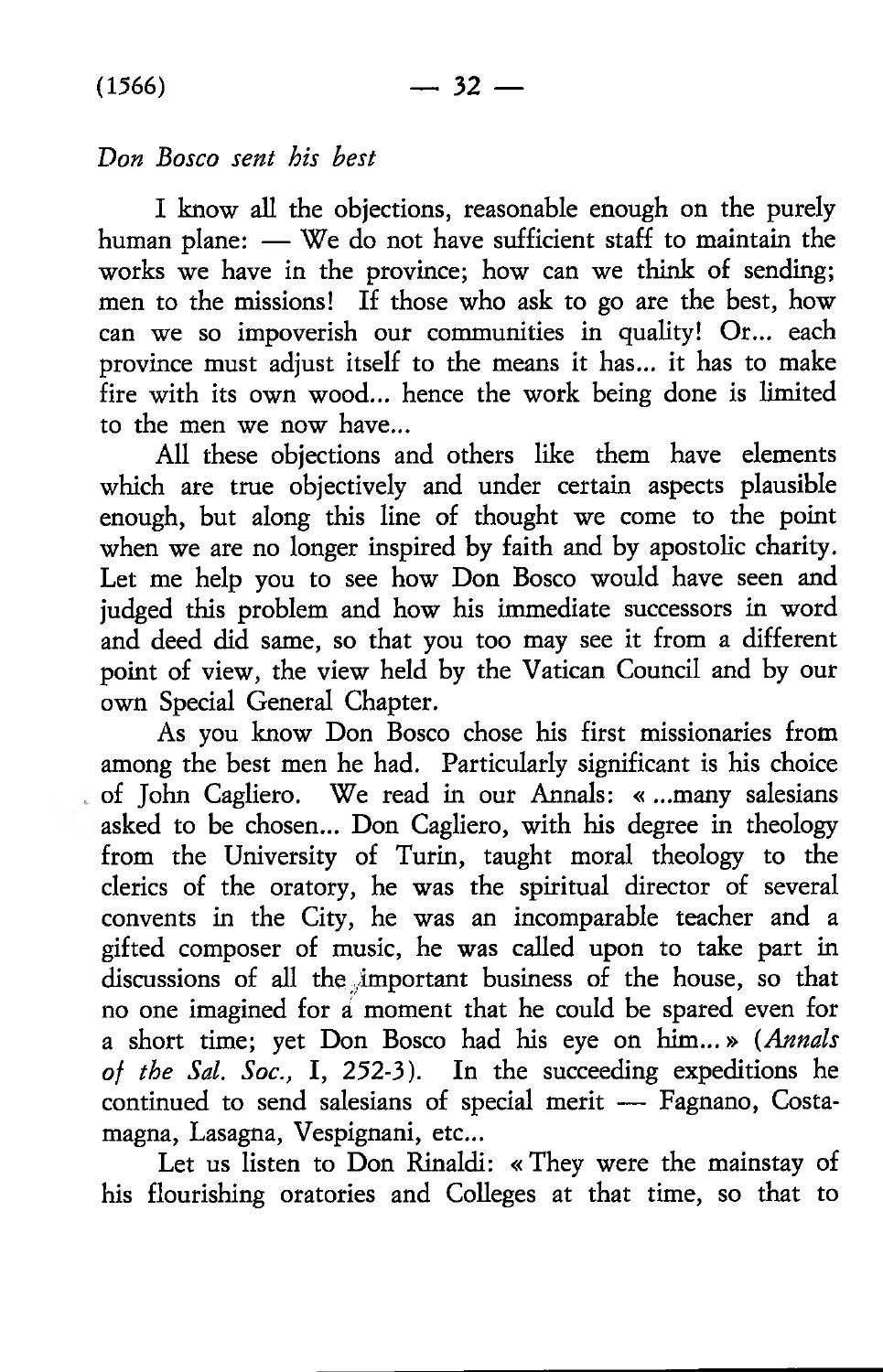lose their services by sending them on the missions was a great sacrifice, because he had so little personnel. But he let them go serenely and without hesitation.» (Acts Sup. Coun. n. 6, p. 368).

It could be considered a foolhardy thing to do to take away valuable staff from work which was just beginning. In fact such an objection was made to him in just that sense. Don Bosco on the evening of 10 december 1875 explained his mind to the Superior Chapter: « As far as the congregation is concerned, *although it is repeatedly said that we have need to consolidate,* I also see that *when we work very hard things go better.* The consolidation we can attend to at a slower pace and it may prove to be more lasting — we see it with our eyes shut! *While there is this great movement, we go ahead with full sail and the members of the congregation have indeed great good will to work!* » (M.B., XI, 409).

#### *The first result: increase in vocations*

The very first result of the missions to America was to be of great advantage to the congregation: it began to be known even abroad, vocations increased in extraordinary proportions, the spread of new foundations undertaken was breath-taking. It is more than interesting to follow this remarkable explosion in the letters of Don Bosco to Don Cagliero and his sons in America. Through the brief tense items of news you can sense the astonishment of Don Bosco at such massive intervention of Providence. Let me cite and an example or two. It is a good thing to hear our story told by Don Bosco himself.

Letter to Cagliero 12 December 1876 « ...great stirrings to go to the missions: lawyers, solicitors, parish priests, professors ask to become salesians ad hoc...»  $(Ep.$  III,  $95)$ . 30 November 1876 still to Cagliero: « Listen to this wonderful news. Six priests leave for America, six other priests enter the congregation; seven clerics go with them, seven clerics ask to enter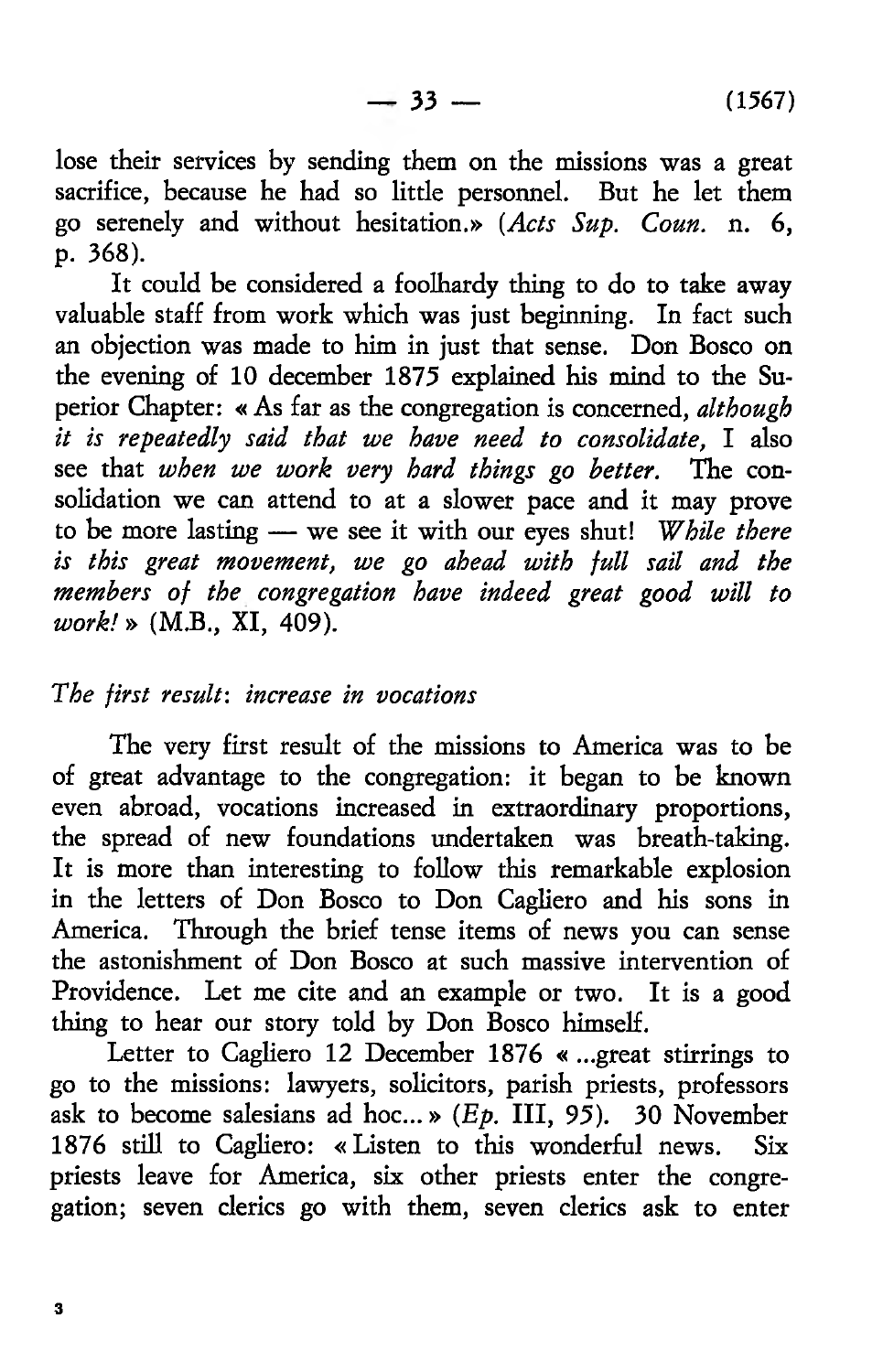and are already here. Twelve lay religious go to America, to Albano and to Trinita, twelve new religious brothers, very zealous, ask to enter and are received by us. See how God guides our affairs! » (Ep. III, 121). In another letter he adds: « If you could but see with your own eyes what our congregation is doing, you would say it's a fable. May God help us to correspond...»  $(E_{p.}$  III, 102 - 13 Oct. 1876).

It is indeed true that Don Bosco profitted by each new happening to « enkindle zeal and enthusiasm among his sons, to strengthen the spirit of his young salesians, for in the quite extraordinary expansion, in this turning point for the congregation there was something of the prodigious. In that farewell discourse of Don Bosco we can find words which now sound prophetic: « ...in this way we set on foot a great work, not because we ourselves have any pretensions or that we imagine that we are going to convert the whole world in a few days. No, but who knows that this departure of this small group is not like the small seed which will grow into a great tree? Who knows that it is not like a seed of millet or a mustard seed which little by little will spread out to do great good? Who knows that this departure has not awakened in the hearts of many the desire of consecrating themselves too to God on the missions, to become one of us — reinforcements for our company? » *(M.B.,* XI, 383).

The effect to which we have already referred remained indelibly impressed on his sons and on his successors, who, when the missions called, followed the same pattern of daring generosity — total trust in God — who would know how to supply in abundance replacements for the missionaries who had left, since he is the Lord of the harvest.

To confirm this it is sufficient to remember the more than one hundred expeditions since that first departure, and some of them with 200 names to their credit.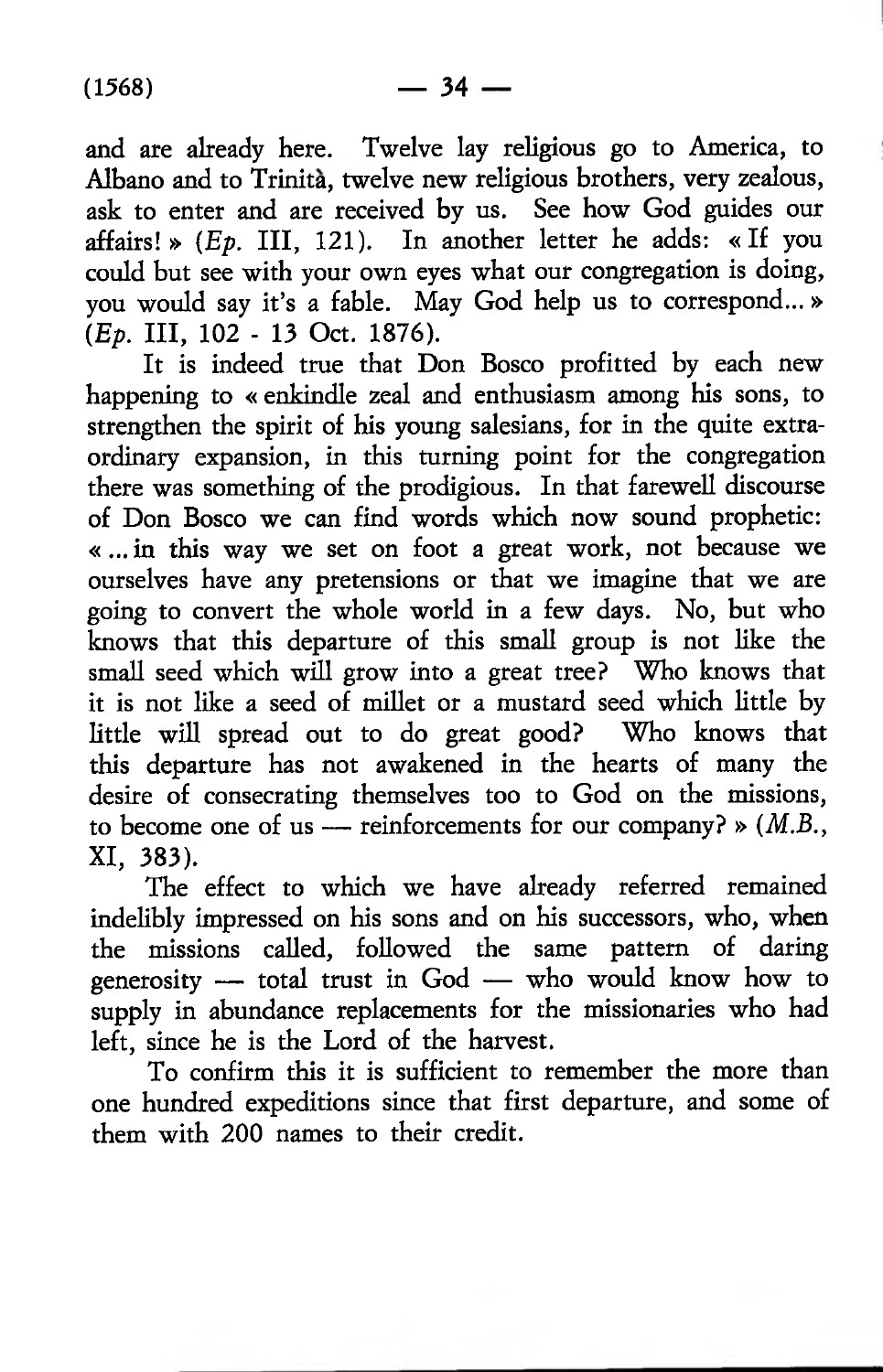## **An objection: lack of personnel**

But first listen to Don Albera, who in 1920, in the difficulties and the penury in personnel that followed the first world war, exhorted the provinces to be generous with the missions, not counting the cost.

« Prepare many good missionaries» this was his word of command, « and there will be some who will say, how can we answer this call, if we lack personnel for our own needs? » I reply it is in order that you shoud have abundant personnel that I tell you — prepare many good missionaries! The greater the number of missionaries a province sends to the distant Americas, to the primitive savage people of Terra del Fuego, to Patagonia, to Paraguay, to Brazil, to Ecuador, to Africa, India and China and wherever else we have missions, the greater the number of vocations the Lord will send to that province.»

« This is no rhetorical assertion, it is the genuine mind of our Father Don Bosco. He himself answered those who said that to do as he asked would mean the closing of houses through lack of trained staff: «have no fear, for every missionary you send, I am certain, quite sure, that two or more vocations will come to you.» And this really came about and it is attested by Don Rua, who through his long period of office as Rector Major never ceased to instil in his sons, as his father had done before him, love for the missions and preparation annually for a missionary expedition.» *(Circular letters*, p. 327).

## **Other forms of missionary work**

Dear sons, the example and words of Don Bosco and the unanimous and constant sense of our tradition ought to move you to receive this invitation of mine with open and generous hearts and to look to the future with the eyes of faith and full of hope.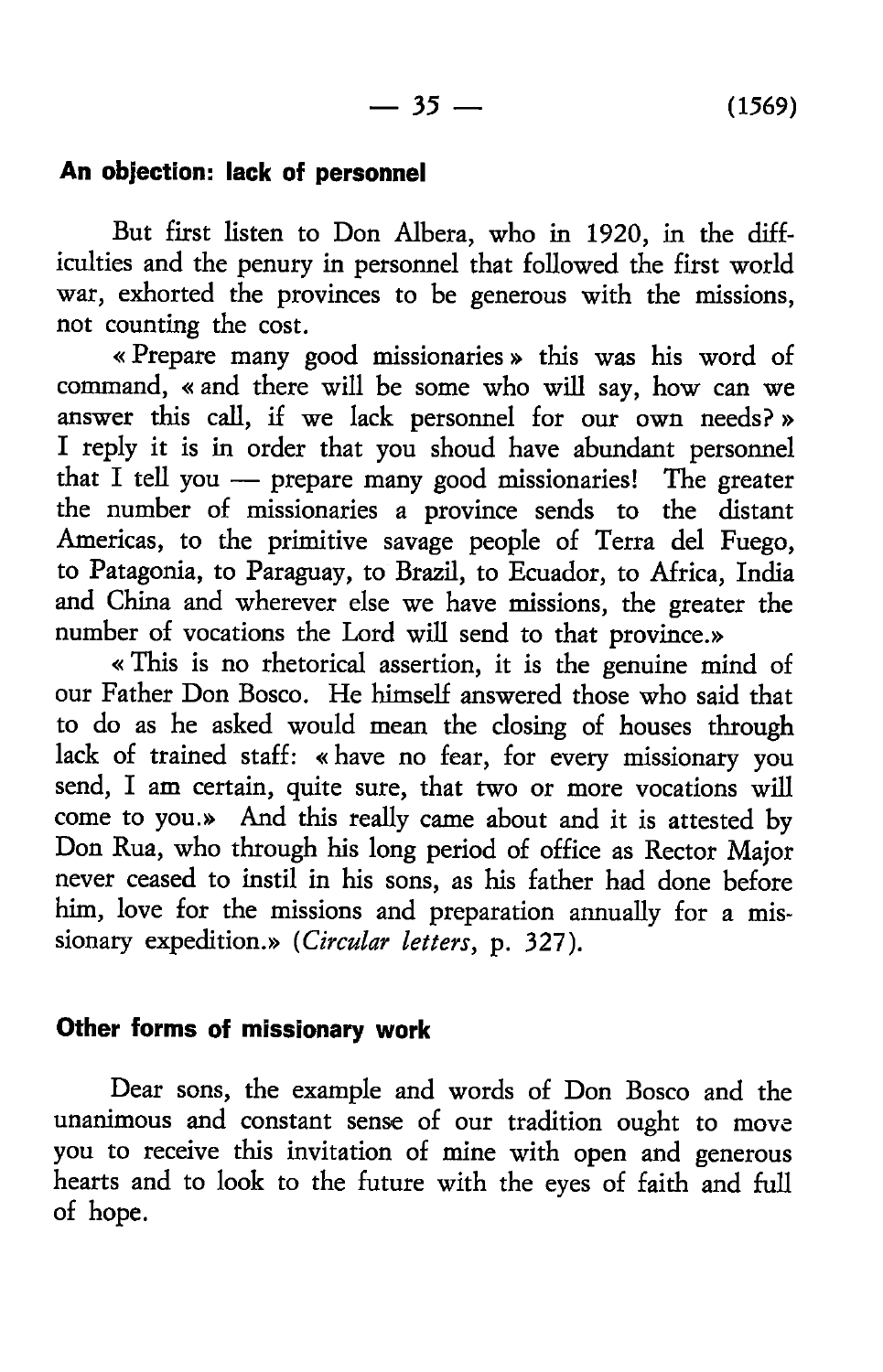Now I turn to those confrères whom God may have called to make known his kingdom on the frontiers of the church, so that they keep themselves available and attentive to the voice of God. I have great hopes that this coming year we shall have a good number of generous hearted missionaries from our provinces.

It is clear that this special vocation can have no other motive than that of faith, the love of God and apostolic zeal. It cannot be just a way of escape, curiosity, a tourist adventure or scientific research. Any purely human motivation would falsify in the root something which is and must remain a choice made for God alone. Confreres with the help of the confessor and with the advice of their superiors should make this choice with discernment. But once a confrere is satisfied that it is God who calls him he should not close up his heart for motives or interests that have little to do with faith.

I now turn to provincials to help us carry the burden, weight and anxiety and responsibility of the « mandate » to announce the kingdom in foreign lands, and I ask it in the spirit of co-responsibility and communion which inform our structures of government. And above all I ask loyal generosity to encourage, even at the cost of great sacrifice, those who seriously desire to go to the missions.

But it is clear that the work cannot stop here.

For this reason I wish to invite also our communities to demonstrate concretely and systematically the sense of fraternal solidarity with the missions, paramissions and work economically in need.

It is true that there are provinces which show sensitive awareness of the need and they have been very generous; we are all grateful to them and and for the example they show. It is also true that some participate little in this mission work which is doubly fruitful. This brotherly solidarity shown towards confreres who work and suffer not a little beyond the narrow circle of our own small world is a very helpful way of enlarging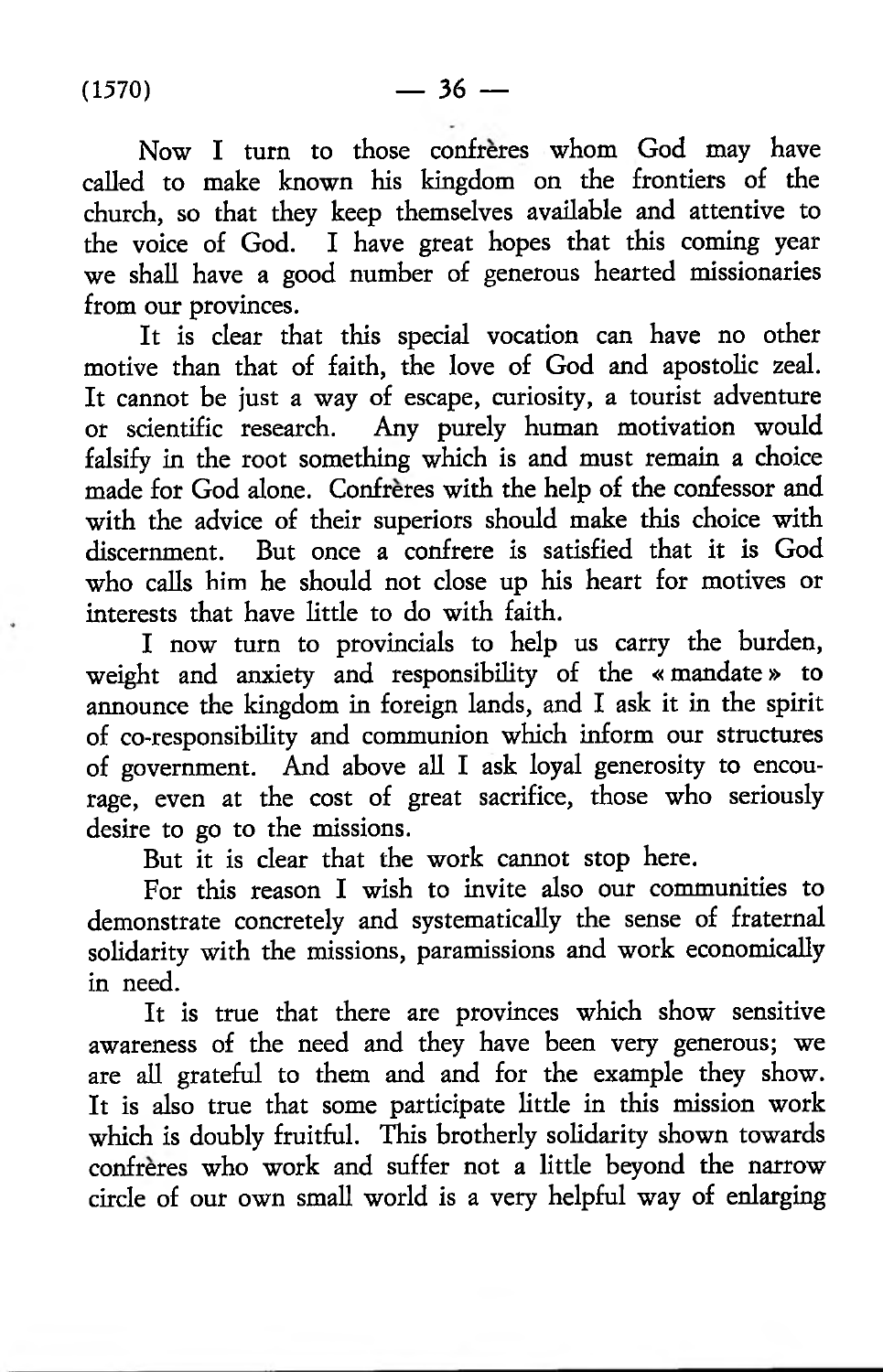the vision of our members to the world community — the whole congregation taken together.

Lent, one of the great moments in the liturgical year, is a very good time in which to promote the missions, and the confreres, as experience shows, will know how to respond with sacrifice and with that generosity which is a source of joy to him who gives as for him who receives.

It is important to arouse real missionary enthusiasm by fervour leading to action. This is the purpose of my letter; it is also the message of the Special General Chapter to the congregation. It is not now a question of solving personal problems but of putting the whole congregation in the mood of one who lives for the coming of the kingdom of God and who senses the urgency of its needs and is prepared to risk his life that Christ be preached to all men.

May I quote Don Albera again who insisted with rectors and provincials that they shared with him the burden of taking to heart the missions: «Your work will reach others either speaking with enthusiasm of our missions (avoid) repeating « it is possible to be a missionary anywhere »; this is absolutely false for one called to the apostolate among the pagans) or by describing the beauty of this apostolate to the boys in our Oratories, that they may at least give a little to the missions, while our co-operators offer all they can spare.

Many houses complain that offerings are becoming scarce. The real reason is not that benefactors are not there, but that the temptation to divert alms and offerings to local needs becomes too strong, to the neglect of the needs of the missions... » *(Circular letter,* p. 136).

The Special General Chapter offers considerations which provide matter for reflection in depth and for the programming of the local and provincial communities. Let us go over some of them.

The Salesian Bulletin — unhappily ignored in many parts — is well adapted to this purpose; it is important to facilitate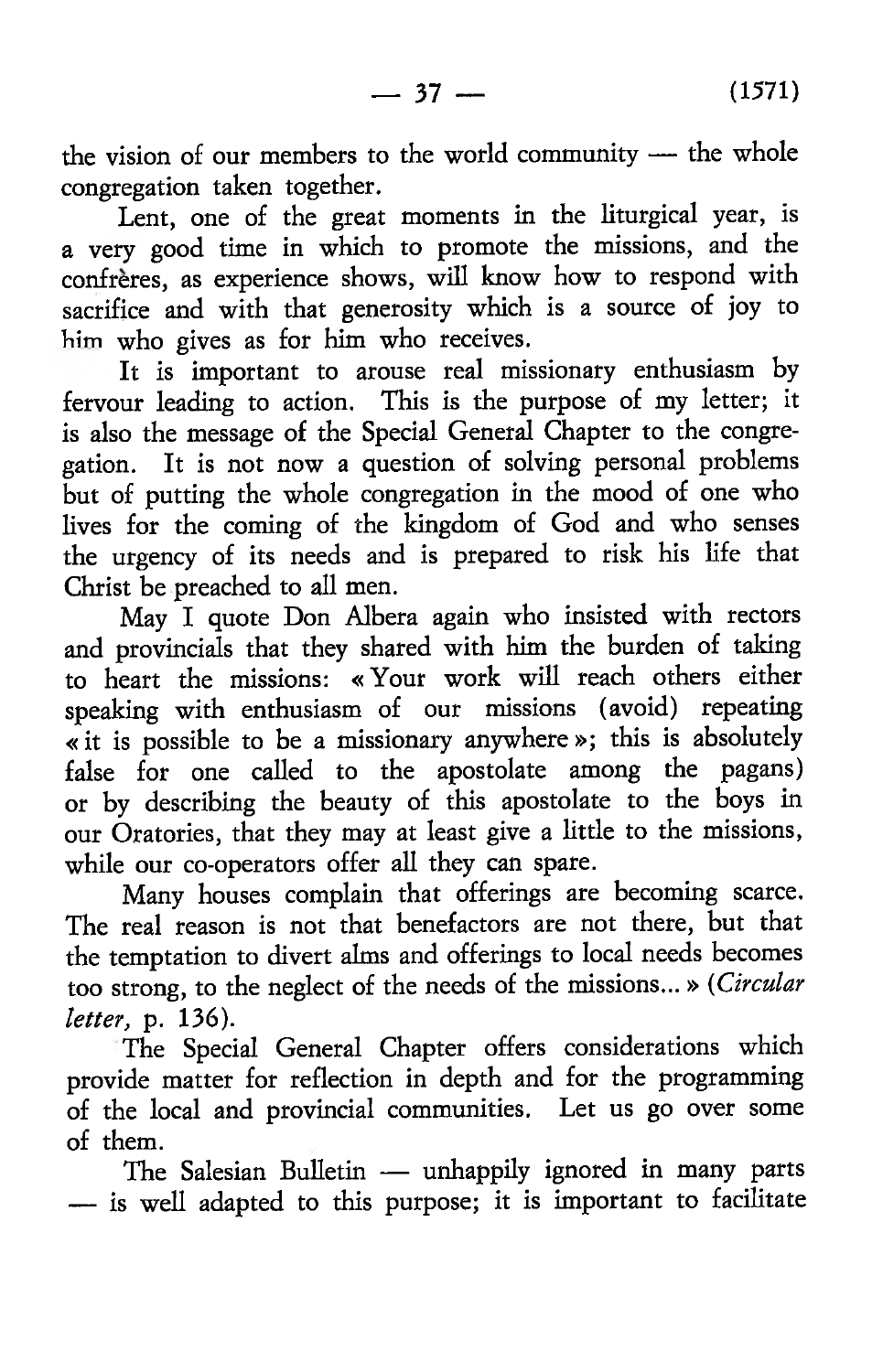the reading of it especially on the part of the confreres — but the boys and benefactors should not be forgotten. *(Acts S.G.C.,* n. 4476).

Among the practical directives you find

— provincials should be generous in allowing such confrères as have the necessary qualities to consecrate themselves to missionary work if they so desire;

— each province should cultivate missionary vocations by presenting the salesians as a missionary congregation and promising the fulfilment of their ideals to those who want to do such work:

— the different communities should keep themselves informed of the missionary problems of the church and of the congregation; let them create a true salesian spirit in each house and thus form an atmosphere in which missionary vocations can develop; let projects be also undertaken for the benefit of the missions.

Don Ceria referring to the effect produced when the first missionary expedition was announced makes this comment: « vocations to the priesthood and the religious life multiplied and there was a notable increase in the number of those who wanted to join the congregation, a new fervour in the apotolate took possession of many who became novices.» *(M.B.* XI, 148).

In the Annals he writes: « And truly for the Oratory and for the congregation there began a new page in its history.» *(Annals* I, p. 249).

Dear Sons, the times in which we live demand from each of us and from the whole congregation, another page in' our history, through personal spiritual renewal calling for generosity, enthusiasm, apostolic work. It is a matter of fidelity to our vocation. That rediscovery of stupendous values made by the Special General Chapter has to be followed up in our lives, in the way we work to build up to this « new page of our history. »